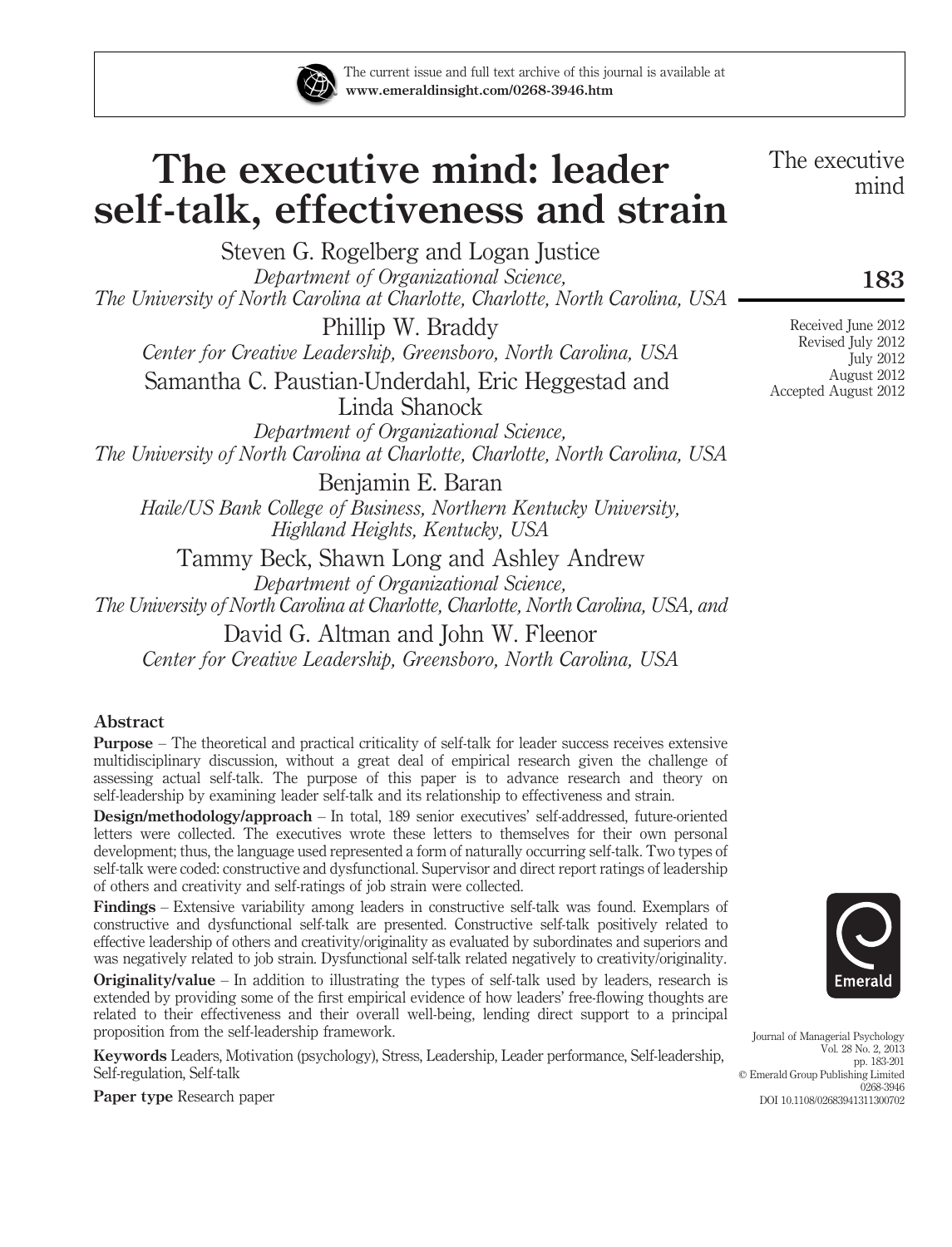Self-leadership, broadly defined by Manz (1986), is "a comprehensive self-influence perspective that concerns leading oneself toward performance of naturally motivating tasks as well as managing oneself to do work that must be done, but is not naturally motivating" (p. 589). The theory recognizes that effective self-leadership is a foundational element for effective leadership more broadly — that is, to lead others effectively, one must effectively lead himself or herself (Houghton et al., 2003).

At the core of how individuals lead themselves is their internal or inner dialogue (Manz and Neck, 1991), which is a concept that has also been referred to as self-talk. Hackfort and Schwenkmezger (1993) defined self-talk as "dialogue through which the individual interprets feelings and perceptions, regulates and changes evaluations and convictions, and gives him/herself instructions and reinforcement" (p. 355). As Houghton and Neck (2002, p. 674) write, "self-dialogues usually take place at unobservable levels as individuals evaluate, instruct, and mentally react to themselves". Interestingly, despite self-talk's centrality to self-leadership (Locke and Latham, 2004), there is a lack of empirical attention on the topic in the organizational sciences. Scholars, therefore, know very little about leaders' self-talk and its work-related implications – the purpose of this study.

The theoretical rationale underlying self-leadership and the importance of one's thoughts in understanding behavior proposed by Manz and colleagues is social cognitive theory (SCT; Bandura, 1977, 1991). SCT is an agentic theoretical framework for understanding how human behavior can be comprehended, analyzed, and changed. SCT is based on the notion that human behavior involves an interaction of personal factors, behavior, and the environment (Bandura, 1991), with each of these three factors dynamically and reciprocally relating to one another.

The active influence of one's mind is strongly emphasized in SCT. Here, the power of one's cognitions is involved in constructing an individual's reality, encoding information in one's mind, and leading a person to behave in correspondence to his or her expectations of what consequences will follow from particular actions. In SCT, through actions such as thought self-regulation and self-reflection, a person can develop the agency and motivation to think and behave in ways that actively create positive future experiences. Therefore, there is a constant interaction between thoughts and the environment that leads to the creation of one's reality. The individual receives feedback from the environment, which he or she then cognitively interprets. Through self-reflection on experiences, an individual can gain knowledge on how his or her thoughts and corresponding behaviors lead to positive or negative experiences. Then, through the regulation of thoughts and the use of constructive self-talk to reflect on experiences, an individual can become motivated and develop the self-efficacy to act in ways that positively influence his or her future. In sum, how an individual constructs his or her reality is what enables behavior to be understood, predicted, and changed.

The concept of self-talk is not specific to the leadership literature; in fact, it has been embraced by multiple disciplines. Sports psychologists have discussed the implications of self-talk for athletic performance (e.g. Hatzigeorgiadis et al., 2004). Clinical and counseling psychologists espouse the positive benefits of constructive self-talk to improve the psychological health and well-being of their clients (e.g. Burnett, 1994; Treadwell and Kendall, 1996). In education, there has been interest in self-talk training as a tool for enhancing academic performance (Swanson and Kozleski, 1985).

JMP 28,2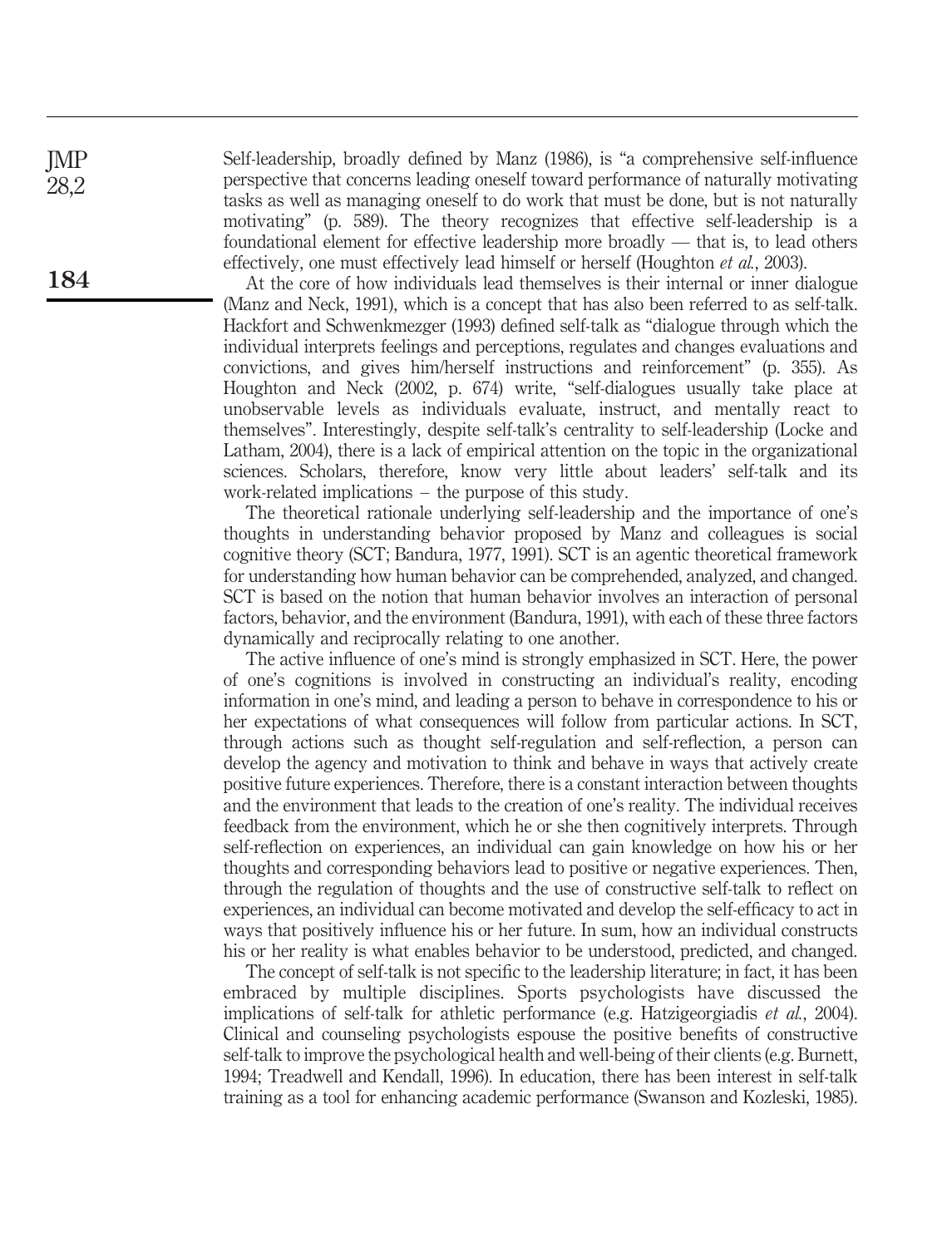Most of the organizational research on self-talk is conceptual in nature (Neck and Houghton, 2006). There is a notable lack of empirical organizational research on actual leader self-talk likely due to the challenge of capturing the thoughts of leaders through verbal protocols and expressive writing (Englert et al., 1991; Ericsson and Simon, 1993; Isenberg, 1986). There is organizational research that examines the self-talk construct indirectly. Several studies (Neck and Manz, 1996; Yanar et al., 2009) implemented self-talk training interventions in hopes of increasing job performance or employment opportunities for individuals seeking work. For example, Neck and Manz (1996) found that training leaders in effective self-leadership and self-talk (e.g. learning how to replace cognitive distortions with more functional forms of thought) resulted in increased mental performance, positive affect, job satisfaction, and self-efficacy, and decreased nervousness in participants.

Another stream of research related to leader self-talk is work on self-leadership strategies (e.g. Houghton and Neck, 2002). In this research, participants report their cognitive approaches and strategies for dealing with organizationally relevant issues and events. The measures used are broad-based self-assessments akin to how personality and skills are assessed (e.g. participants indicate agreement with various statements, such as: "I think about my own beliefs and assumptions whenever I encounter a difficult situation").

The literature consistently demonstrates that self-leadership skills relate to a host of personal and organizational outcomes. The leaders reporting more effective self-leadership skills (e.g. self-reported engagement in constructive thinking) tended to be more innovative (Carmeli *et al.*, 2006) and have higher generalized self-efficacy (Prussia et al., 1998). Self-reported self-leadership skills have also been related to more positive reports of health, stress, and spiritual fulfillment (Dolbier et al., 2001; Lovelace et al., 2007; Neck and Milliman, 1994). Constructive self-reported thought strategies have also been linked to job satisfaction (Judge and Locke, 1993; Houghton and Jinkerson, 2007). A longitudinal study found that the mental health and job-search efforts exerted by unemployed individuals were poorer in weeks when they reported self-defeating thoughts (Wanberg et al., 2012). Finally, lower performing managers tended to report that their thoughts focused on personal deficiencies while higher performing managers tended to report that their thoughts centered on external factors such as hindrances to overcome (Manz et al., 1988).

Despite the clear benefits of self-reported self-leadership skills, it is important to recognize that self-leadership skills are not synonymous with actual self-talk. Self-leadership scales do not assess actual internal dialogue directly. As Glass and Arnkoff (1997) discuss, "The obvious disadvantage of structured inventories is that the items contained in these questionnaires are prototypical statements and may not reflect an individual client's actual thoughts. Consequently, the idiosyncratic nature of the individual's thoughts is not fully captured" (p. 912). They go on to note that self-talk or inner speech standard self-reports "do not capture the ongoing flow of stream-of-consciousness thoughts" (p. 911). Glass and Arnkoff (1997) also discuss that the self-leadership skills types of measures have unique challenges around the accuracy of participants' memory recall as well as demand characteristics and cognitive dissonance given that self-talk is measured retrospectively rather than concurrently.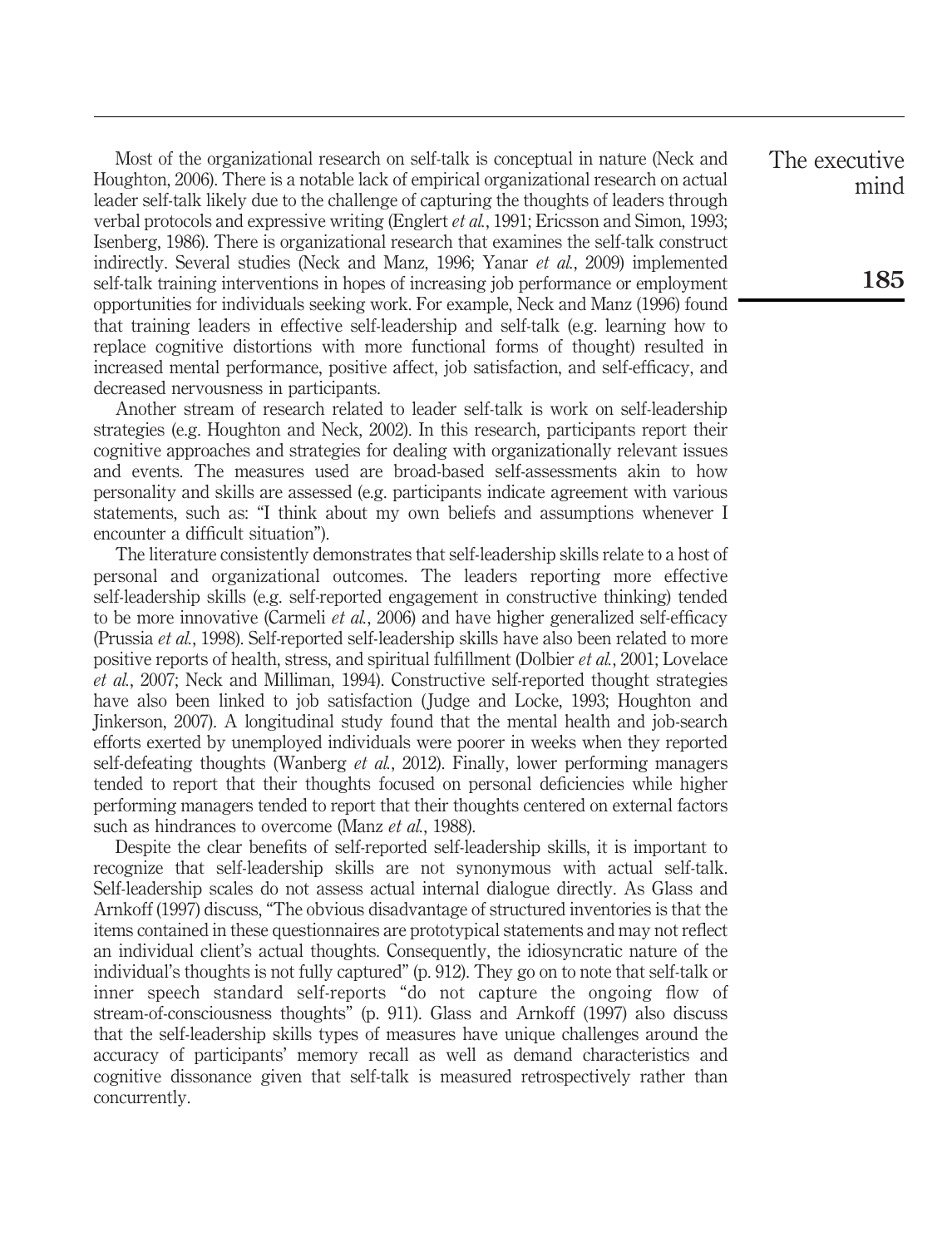# Leader self-talk and leader effectiveness and well-being In this study, we first examine actual leader self-talk. Although the labels may slightly differ, self-talk research and theory consistently identify two principal types of self-talk: constructive and dysfunctional self-talk (e.g. Houghton and Jinkerson, 2007; Neck and Manz, 1992, 1996). Constructive self-talk is characterized by accurate self-analysis, well-grounded beliefs, and an encouraging orientation (e.g. Prussia et al., 1998). Constructive self-talk has a depth to it in that it seeks more nuanced explanations to people's behavior, one's personal situation, and their responses to challenges, rather than surface-level or superstitious explanations (Epstein and Meier, 1989). Overall, constructive self-talk is thought to be thoughtful, substantive, motivational, insightful, and self-reflective. Dysfunctional self-talk is a tendency to focus on and perseverate about the negative aspects of challenging situations (Neck et al., 1999). This type of thinking does not embrace change or challenge; instead, it shies away from it and focuses on the situation's obstacles.

RQ1. What is the base rate of constructive and dysfunctional self-talk in leaders? What are examples of these types of self-talk in a leader population?

Second, in this study, we examine self-talk and three work-related outcomes. Specifically, this study is the first one, based on our review of the literature, examining the relationships between actual self-talk and effective leadership of others (e.g. supportiveness, mentorship, helpfulness, and promoting collaboration), creativity/originality, and leader job strain. These outcomes were chosen for two primary reasons:

- (1) each has been discussed extensively in the literature as being theoretically relevant to self-talk or self-leadership more broadly (e.g. Neck and Manz, 1996); and
- (2) considering this is an introductory empirical examination of the importance of leader self-talk, we chose outcomes that are broad in nature to provide overall evidence regarding the importance of self-talk for both the effectiveness and well-being of leaders.

#### Self-talk and leadership of others

As mentioned earlier, effective self-leadership through constructive self-talk should help with the main job of leaders – that is, providing leadership to others. There are several reasons why constructive self-talk is postulated to result in more effective leadership of others. Leaders who are able to regulate their own emotions effectively through self-regulatory methods such as constructive self-talk should be better able to adapt to the needs of followers (Depape *et al.*, 2006). Morin (2005) supports this perspective by suggesting that constructive self-talk allows a leader to reproduce the perspectives of other people more effectively and take these perspectives into account when making decisions. Here, self-talk provides the individual with an expanded frame of reference from which to view a problem, be it task or interpersonally focused, which is critical for effective problem solving. At the same time, this nuanced understanding of behavior and situations allows the leader to more effectively address individual and team-level needs, problems, and challenges. Depape et al.'s (2006) work further demonstrates how constructive self-talk tendencies are associated with higher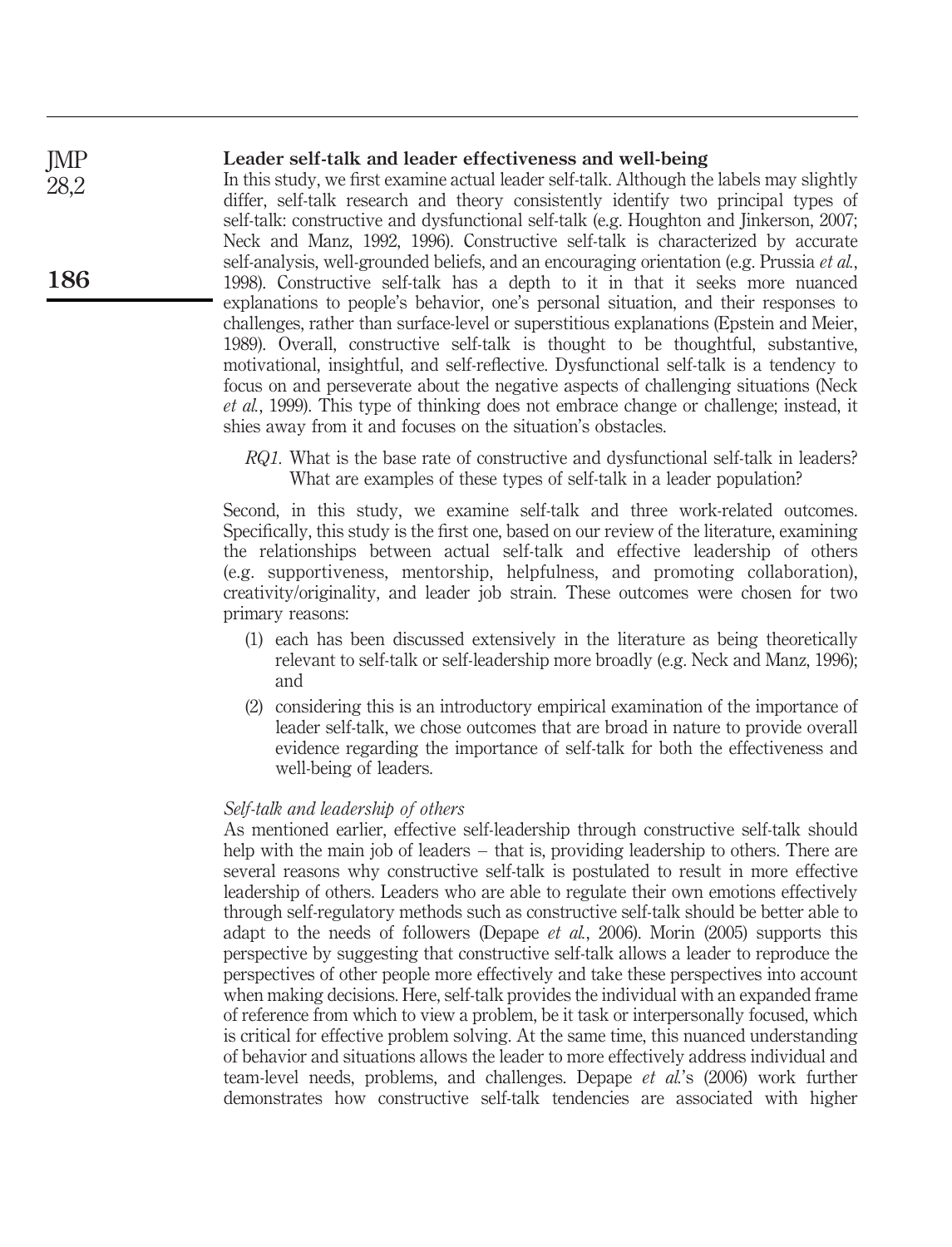emotional intelligence, which has direct implications for the effective leadership of others (Côté  $et$  al., 2006):

H1. Constructive self-talk will be positively related to leadership of others.

Dysfunctional thinking patterns lead people to see challenges as irreversible or unchangeable (Beck, 1987). Therefore, challenges confronting the leader and his or her team may remain unresolved. This, in turn, can lead subordinates to experience frustration with the leader's supportiveness and helpfulness in dealing with work-related problems:

H2. Dysfunctional self-talk will be negatively related to leadership of others.

# Self-talk and creativity/originality

Leaders using more constructive self-talk strategies should be more creative and original. From the self-leadership skills literature, constructive self-talk is inherently linked to optimistic or opportunity thinking. This, in turn, leads to not only greater persistence in the face of challenges, but also a greater propensity to recognize a challenge to be overcome (which is stage one of the innovation process) and trying a myriad of approaches to seek effective resolution (DiLiello and Houghton, 2006; Neck and Manz, 2010). Constructive self-talk is also linked to positive emotional states (Beck, 1987). These positive emotional states can in turn broaden a person's way of thinking about the world, which allows him or her to be more open to new people and experiences (Fredrickson, 1998; 2001; Fredrickson et al., 2003). The self-leadership skills literature supports this connection. Constructive thoughts can increase the self-efficacy of leaders, allowing them to be more open to new approaches, risk taking, and innovative solutions (Neck et al., 1999). Carmeli et al. (2006), for instance, found that self-leadership skills were related to higher self- and boss ratings of innovative behavior:

H3. Constructive self-talk will be positively related to creativity/originality.

Dysfunctional thinking can reduce a leader's ability to develop innovative solutions to organizational problems and to adapt to new challenges that arise. Neck and Manz (2010) suggested that perceiving problems as obstacles rather than as opportunities decreases a person's willingness to persist, which is a necessary component of developing creative ideas and adapting. Psychologists help to provide an explanation for why dysfunctional thinking can be so detrimental to creativity or adaptability. Beck (1987) discussed how dysfunctional thoughts lead to decreased cognitive capacity for ideas that require effortful processing. Dysfunctional thinkers develop negatively biased schemas characterized by chronic misconceptions, distorted attitudes, invalid premises, and unrealistic goals. The abstract thinking needed for innovation requires more sophisticated cognitive schemas that are free from these cognitive distortions (Beck, 1963). Additionally, dysfunctional thinking leads to "arbitrary inference" with a corresponding inability to accept alternative explanations, as well as "selective abstraction" (Beck, 1963) in which the person is fixated on negative aspects of the situation, leading them to ignore other features of the environment. This tendency towards fixating only on certain aspects of the situation suggests that the leader would be less likely to be flexible and adaptable to alternative solutions that can promote creative ideas:

H4. Dysfunctional self-talk will be negatively related to creativity/originality.

187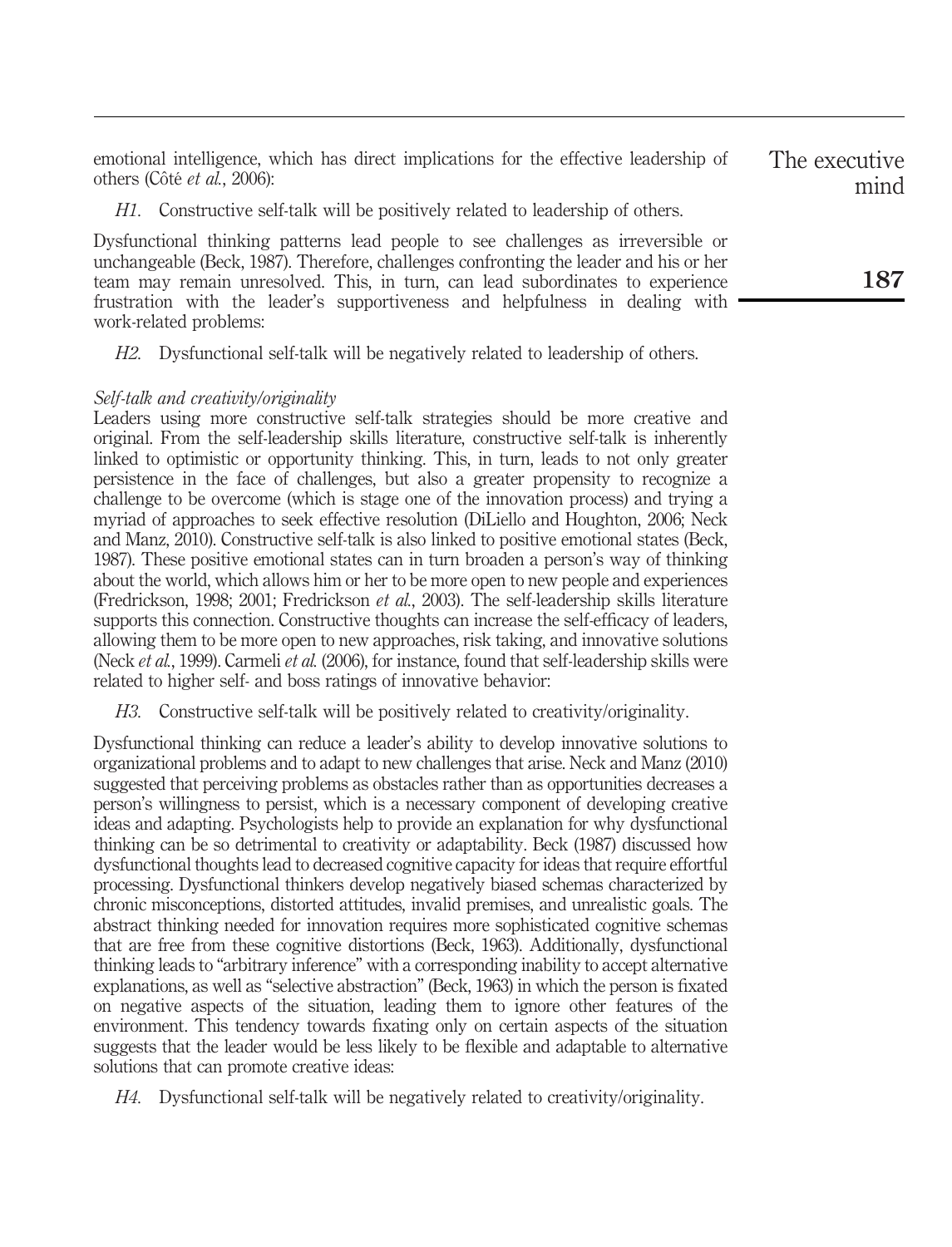#### Self-talk and job strain

Constructive self-talk is likely able to reduce job strain by helping a person cope with anxiety-provoking situations on the job. While self-talk does not eliminate the source of stress per se, it can be an effective regulation strategy. Establishing constructive thought patterns through self-talk is an "approach" versus "avoidance" coping style that allows the individual to proactively mitigate demands and work to solve the source of the strain (Dolbier et al., 2001). For instance, Voight (2009) examined the coping strategies of soccer officials for combating job stress and found that constructive self-talk was a frequently used strategy. Constructive self-leadership strategies and self-talk enable individuals to feel more in control and capable of coping with simultaneous demands (Frayne and Latham, 1987), which in turn allows them to gain greater control of their work environment through increased resources (Lovelace *et al.*, 2007):

H5. Constructive self-talk will be negatively related to job strain.

The link between dysfunctional self-talk and emotional challenges dates back to Ellis (1962), who was one of the first to broadly define self-talk. He described how patterns of irrational thinking produce emotional distress or strain, and these thinking patterns are heavily influenced by our self-talk. Ellis (1962, 1975, 1977) suggested that dysfunctional thoughts lead to emotional challenges and distress whereas constructive thoughts lead to positive emotional states. This perspective is consistent with Beck's (1963) classic work in which he discussed how beliefs influence our internal dialogue which in turn influences our emotional state. Self-talk that is obstacle-oriented ultimately does not promote a sense of self-efficacy, engender support from others, or work effectively to solve the sources of stress:

H6. Dysfunctional self-talk will be positively related to job strain.

## Method

#### Participants and procedures

Data were collected from 189 senior executives who attended a five-day leadership development program at an organization with headquarters in the Southeastern USA. This particular leadership program is designed for senior executives (top three tiers of their organization) with 15 or more years of management experience and leadership responsibilities for 500 or more people. The sample was primarily male (83.7 percent), Caucasian (85.8 percent), middle-aged ( $M = 48$  years, SD  $= 6.2$ ), and represented a wide range of industries and organization sizes. Typical titles of executives in this sample included CEO, President, Managing Director, Vice President, and Senior Director.

Approximately six weeks prior to attending the leadership development program, 360-degree surveys were sent out to the executives' direct reports and supervisors and returned directly to the organization. Data from these surveys were used for the measures of leadership of others and creativity/originality. Participants chose between one and three supervisors  $(M = 1.34, SD = 0.54)$  and between one and 11 direct reports ( $M = 4.48$ ,  $SD = 1.57$ ). Participants were also asked to complete a general work environment survey prior to their participation in the program that included the measure of job strain. Self-talk was assessed through a letter that each executive wrote to himself or herself at the conclusion of the five-day program. See Table I for a listing of all items.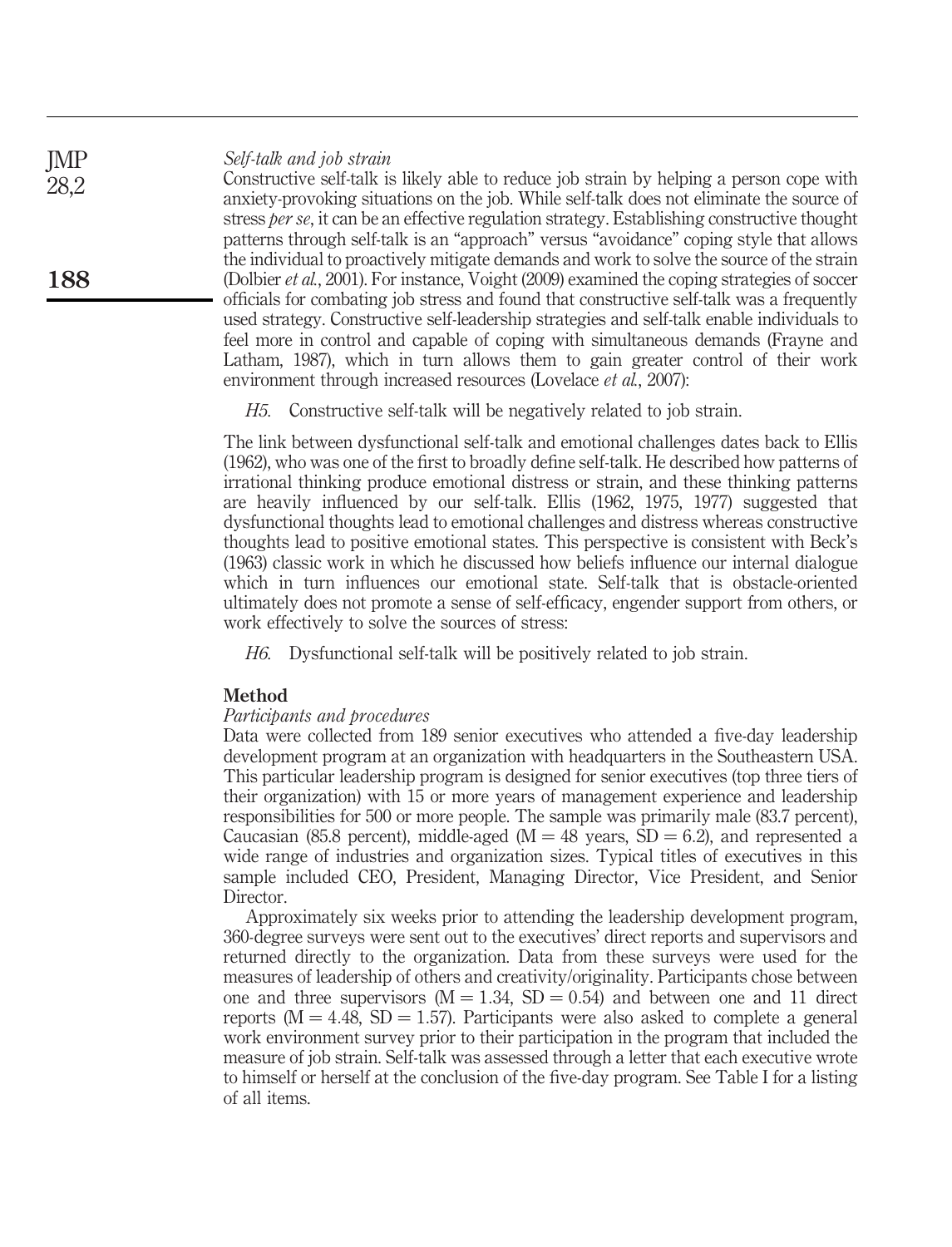|                                                                                                                                                                                                                           |      | The executive                   |
|---------------------------------------------------------------------------------------------------------------------------------------------------------------------------------------------------------------------------|------|---------------------------------|
| Leadership of others<br>Helps subordinates resolve their conflicts constructively                                                                                                                                         | 0.80 | mind                            |
| Delegates work that provides substantial responsibility and visibility                                                                                                                                                    | 0.65 |                                 |
| Identifies and removes barriers to effective teamwork                                                                                                                                                                     | 0.80 |                                 |
| Publicly praises others for their performance                                                                                                                                                                             | 0.75 |                                 |
| Acts as a mentor, helping others to develop and advance in their careers                                                                                                                                                  | 0.84 |                                 |
| Supports the decisions and actions of subordinates                                                                                                                                                                        | 0.81 | 189                             |
| Develops staff through constructive feedback and encouragement                                                                                                                                                            | 0.87 |                                 |
| Understands what motivates other people to perform at their best                                                                                                                                                          | 0.79 |                                 |
| Encourages direct and open discussions about important issues                                                                                                                                                             | 0.68 |                                 |
| Seeks common ground in an effort to resolve conflicts                                                                                                                                                                     | 0.71 |                                 |
| Tailors communication based on others' needs, motivations, and agendas                                                                                                                                                    | 0.74 |                                 |
| <i>Creativity/originality</i>                                                                                                                                                                                             |      |                                 |
| Creative – produces many novel ideas, products, or methods                                                                                                                                                                | 0.92 |                                 |
| Imaginative – has a flair for seeing the world differently                                                                                                                                                                | 0.85 |                                 |
| Inventive $-$ comes up with clever new products or ideas                                                                                                                                                                  | 0.90 |                                 |
| Original – thinks and acts in fresh, unusual ways                                                                                                                                                                         | 0.95 |                                 |
|                                                                                                                                                                                                                           |      |                                 |
| Constructive self-talk<br>This letter seemed insightful                                                                                                                                                                   | 0.93 |                                 |
| This letter seemed thoughtfully constructed                                                                                                                                                                               | 0.88 |                                 |
| The letter writer seemed engaged in constructive self-talk                                                                                                                                                                | 0.86 |                                 |
| This letter writer seemed self-reflective                                                                                                                                                                                 | 0.88 |                                 |
| The letter writer seemed engaged in motivational self-talk                                                                                                                                                                | 0.76 |                                 |
|                                                                                                                                                                                                                           |      |                                 |
| Dysfunctional self-talk                                                                                                                                                                                                   |      |                                 |
| Sees challenges associated with change                                                                                                                                                                                    | 0.51 |                                 |
| Appears to shy away from challenges rather than embrace them                                                                                                                                                              | 0.87 |                                 |
| Focuses on the negative aspects associated with challenging situations, rather than the                                                                                                                                   |      |                                 |
| positive aspects                                                                                                                                                                                                          | 0.93 | Table I.                        |
| Has a pessimistic perspective about change                                                                                                                                                                                | 0.87 | Factor loadings from the        |
| <b>Notes:</b> All factor loadings were statistically significant at $p < 0.001$ . Given that job strain was<br>measured with a single item, we constrained its factor loading to 1 and its residual (error) variance to 0 |      | confirmatory factor<br>analysis |
|                                                                                                                                                                                                                           |      |                                 |

# Measures

Leadership of others. All 11 items from Beck et al.'s (2010) leadership of others scale were used. This measure is designed to be a Gestalt measure that assesses the leader's ability to use interpersonal leadership skills to effectively lead others, and it focuses on the importance of leader support (e.g. Baran *et al.*, 2012), mentorship (e.g. Haggard, 2012), helpfulness (van Dierendonck and Nuijten, 2011), communication (e.g. de Vries et al., 2010), and promoting collaboration (e.g. Naidoo et al., 2011) among the leaders' direct reports. Ratings were made by leaders' supervisors and subordinates using a 1 ("deficient") to 5 ("exceptional") rating scale. Scale scores on this measure were created by aggregating ratings from both supervisors and subordinates. The scale's coefficient  $\alpha$  was 0.96, and the median  $r_{WGI}$  value across all leaders was .95.

Creativity/originality. Leader creativity/originality was assessed via a four-item scale taken from the Campbell Leadership Index (Campbell, 1991). Ratings were made using a 6 ("never") to 1 ("always") rating scale (the scale was reverse scored prior to analysis for ease of interpretation). Scale scores were again calculated by aggregating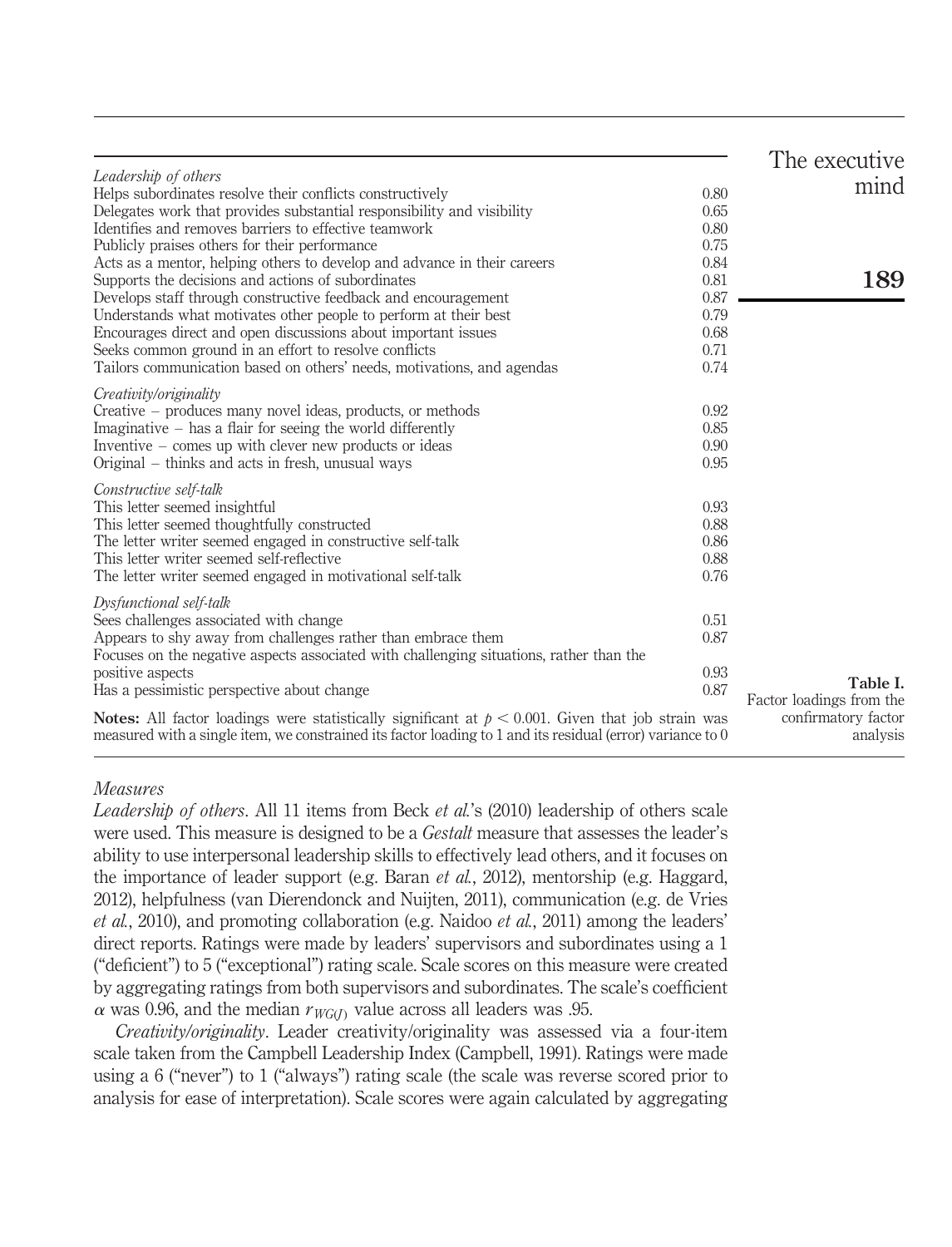across all raters. The  $\alpha$  for this scale was 0.94, and the median  $r_{WGD}$  value across all leaders was 0.87.

Job strain. To assess leader job strain, a single item self-rating from the Campbell Organizational Survey (Campbell and Hyne, 1995) ("job stress is affecting my health"). Participants completed this item using a 6 ("strongly disagree") to 1 ("strongly agree") rating scale.

Self-talk measures. Participants were asked to write letters addressed to themselves about issues related to their work and personal lives. In the letter, the participants were asked to remind their future selves of the goals and lessons that they had learned in the program and to discuss their hopes for future self-development. Participants were completely unaware that self-talk was being assessed. Participants were given up to 45 minutes to write the letters. No training around the topic of self-talk was provided. Because very few parameters were specified regarding what the letters should contain, these letters represent the free-flowing self-talk of leaders. Of note, we were not interested in the topics of the letters *per se* (as those were shaped by the leadership program in many ways) but rather how the leaders "spoke" to themselves about a topic. Overall, this method represents a natural and subtle method for assessing self-talk that lends itself well to a field setting such as ours and is less subject to distortion (Englert et al., 1991).

Seventeen leadership researchers were provided with extensive training on self-talk and coding procedures. Coding was letter-based rather than utterance/sentence based. This was found to be necessary as context of the entire letter was essential to understand self-talk. This means that the judges provided general ratings of the leaders' self-talk after reading the entire letter. Each letter was randomly assigned to three judges for coding. In total, the judges rated 216 letters including 238 single-spaced pages of text and 75,560 words. However, we were only able to link performance data for 189 of these leaders.

Constructive self-talk was assessed by five items rated on a 1 ("to a little extent") to 4 ("to a great extent") scale (a "to no extent" value for constructive self-talk was found to not be applicable for this sample). Please see Table I. These items were consistent with definitions of constructive self-talk as being thoughtful, substantive, motivational, insightful, and self-reflective. The judges' ratings on each item were averaged, and the items were then averaged to create a scale score. There was a high degree of agreement between the judges, with the median  $r_{WGI} = 0.94$  across letters, suggesting that it was acceptable to aggregate ratings across judges. Cronbach's  $\alpha$  was 0.94.

Dysfunctional self-talk was captured by four items rated on a 1 ("to no extent") to 5 ("to a great extent") scale. Please see Table I for the items. These items were consistent with the literature indicating that dysfunctional self-talk is a tendency to focus on and perseverate about the negative aspects of challenging situations (Neck et al., 1999). Ratings on the items were averaged across the judges and then averaged to create a composite score. There was a high degree of agreement between the judges, with the median  $r_{WGI} = 0.95$  across letters. Cronbach's  $\alpha$  was 0.72.

#### Results

Research question one asks about the base rates of constructive and dysfunctional self-talk in a leader population. The mean score for constructive self-talk was 2.71

190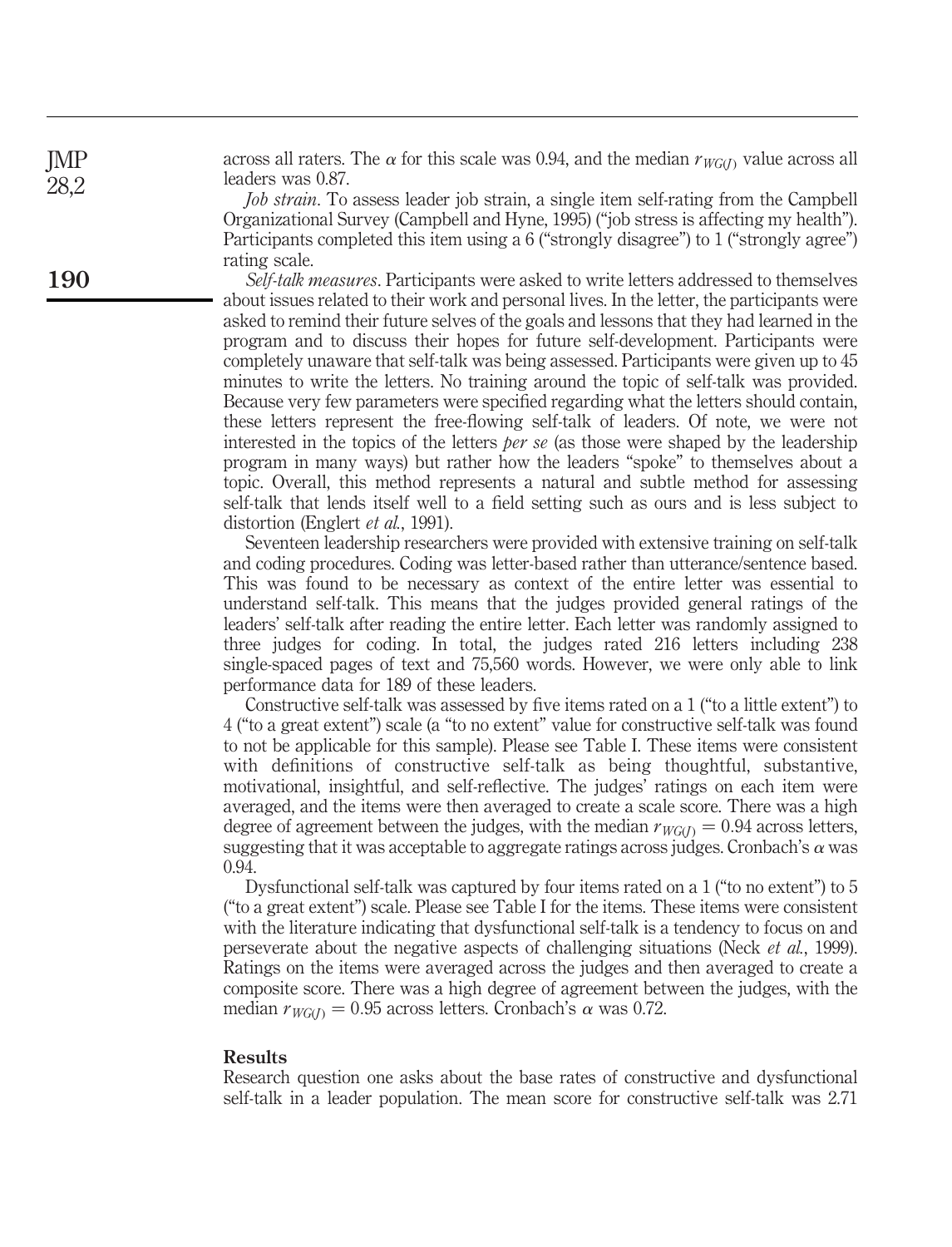$(SD = .62)$  which was just above the scale midpoint. Fourteen percent of the scores were low ranging from 1 (to a little extent) to 2 (to some extent). Fifty-five percent of scores reflected moderately levels of constructive self-talk, between 2 and 3 (to a good extent). Thirty-one percent of scores were high in that they ranged between 3 (to a good extent) and 4 (to a great extent). The mean score for dysfunctional self-talk was very low at 1.38, with little variability (SD =  $0.34$ ). Scores ranged from 1 to 3.08. The largest majority of the scores (ninety-five percent) fell between 1 (to no extent) and 2 (to a little extent). As the sample contained mostly individuals who have risen to the highest levels of leadership in their organization, the low levels of dysfunctional self-talk are not surprising. Age, gender and race were not correlated with the propensity to engage in constructive or dysfunctional self-talk ( $p > 0.05$ ).

Next, as part of research question one, we seek to illustrate the type of self-talk displayed by participants. Note again, themes were not coded in the letters. What was coded was how the participants talked to themselves about the topic – that is what made the assessment a measure of self-talk. Although self-talk coding was done at the overall letter level as it was helpful to understand the full context when rating letters on self-talk, we extrapolated sample statements for illustrative purposes.

For example, these next two leaders were both talking about work/life balance issues in their letters. However, how they talked to themselves about the topic was very different and provides insight into their self-leadership approach. Example one: "I find some areas are receiving too much attention. Adjustments must be made. Yes, change will occur and the proper balance will be achieved". This quote clearly reflects a leader who aspires for a goal, but the self-talk is not expressed in a highly constructive manner. Example two: "You have always known that you adored your son. You even cried this week for the first time in years when you talked about your son. This is because you realized you are not spending enough time with him. How are you doing? Are you spending at least 4 hours with him during the weekend? Did you write him a letter for him to open when he goes to college?". The latter was considered a better exemplar of constructive self-talk than the former given its supportiveness, guidance, self-insight, and multifaceted approach. Another example of constructive self-talk around a different topic is: "You are good at what you do, so you are going to start giving yourself some credit – publicly. And the next time someone compliments you on something, do not brush them off before they finish with a quick 'thank you' – take it all in. You've made it through the 2004 process and you 'done good'. CFO is happy".

Two examples, from two separate leaders, that do a nice job exemplifying dysfunctional self-talk are:

- (1) "At this point, I am not sure what the end result will be. Retirement and free time is tempting. It would be the easy path. I am not used to going down the easy path. It may be time to take the easy journey"; and
- (2) "And how's the mess at the office? Still cancelling appointments or showing up in wrong meetings? Hope you can handle your schedule a little better now. Say no to some stuff. Otherwise one day you're going to be the only one in the meetings. Don't say I didn't tell you".

Finally, in other letters, how the leader concluded their letter revealed some substantive differences among participants in self-talk. For example, one letter ended with: "P.S. How the hell are you going to find the time to do this, you have a career to worry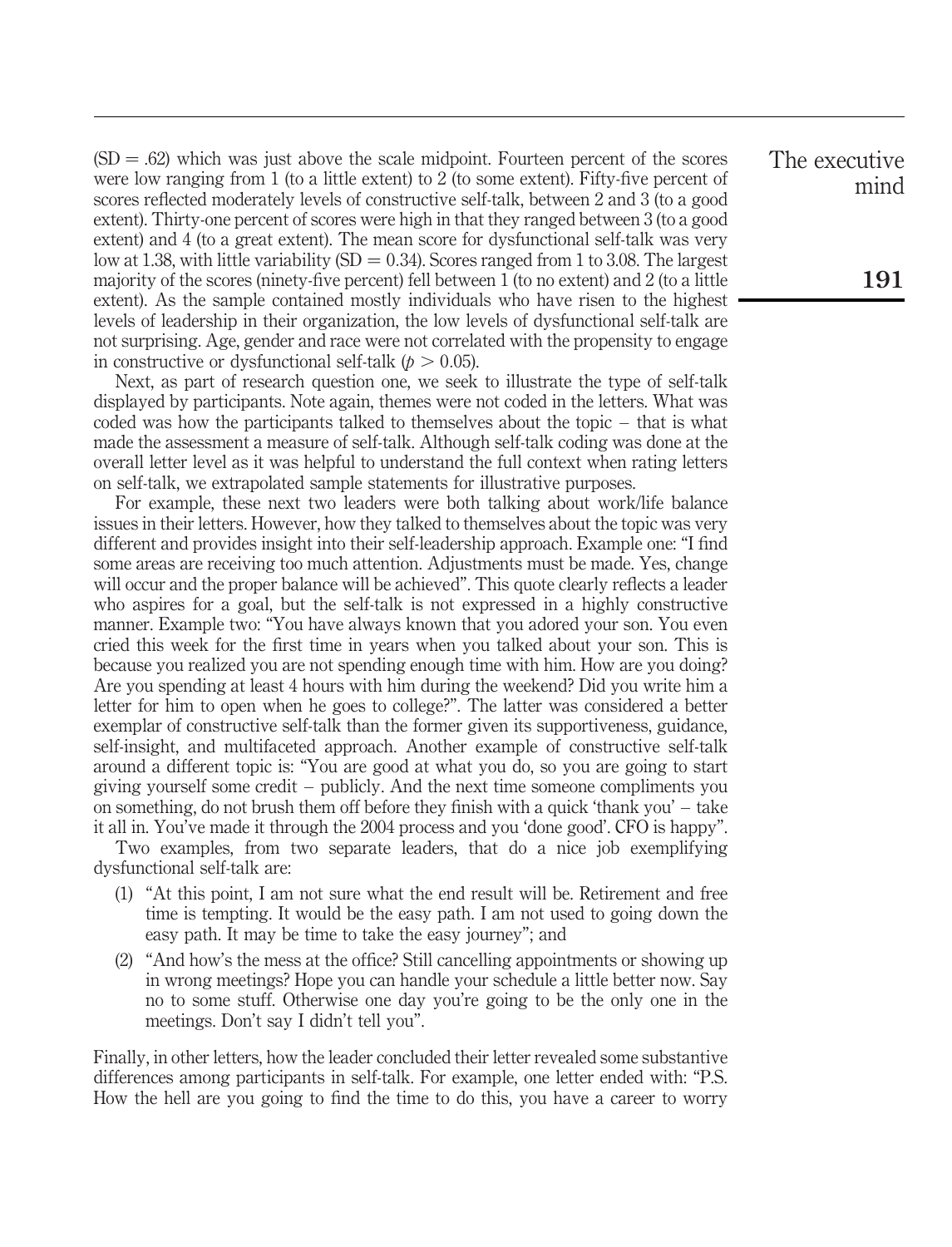about". Another person writes, "In closing, I can't wait to get back to you with the full plan and details. You have been of great support". The latter leader used self-talk that is supportive and positive in nature, indicating constructive self-talk, whereas the first leader appears heavily career progress focused where addressing other life aspects is seen as a barrier. This is an example of dysfunctional self-talk.

#### Confirmatory factor analysis results

We conducted a confirmatory factor analysis (CFA) to examine the factor structure of all measures. This resulted in testing a 25-item, five-factor model in which all items were specified to load onto their respective factors, and latent factors (but not residuals) were allowed to freely correlate. We evaluated the fit of the model using several criteria. Specifically, "acceptable" model fit is indicated by a comparative fit index (CFI) value greater than 0.90 and a root mean square error of approximation (RMSEA) value less than 0.08 (Browne and Cudeck, 1992; Medsker et al., 1994). For "good" fit, CFI values should approximate 0.95 or higher, RMSEA values should be approximately 0.06 or less, and the standardized root mean square residual (SRMR) should be less than 0.08 (Hu and Bentler, 1999).

The results of the CFA indicated that our 25-item, five-factor model provided a reasonably good fit to the data, as the fit indices ( $\chi^2 = 517.39$ , df = 266,  $p < 0.001$ ;  $CFI = 0.93$ ; RMSEA = 0.07; SRMR = 0.06) closely approximated or met their respective cutoffs. As shown in Table I, all standardized factor loadings were statistically significant and were relatively large in magnitude. These items are therefore reliable indicators of their respective latent factors. Moreover, the latent factor correlations ranged from  $-0.19$  to .35, suggesting that these factors are related yet empirically distinguishable constructs. Overall, the CFA results provide strong evidence in support of the construct validity of this study's measures.

#### Self-talk and outcomes

As we were not testing a model, mediators, the existence of relationships across levels of analysis, and no empirical reason was identified to control for demographic variables (i.e. they were unrelated to self-talk), simple correlation coefficients were used to test this study's propositions. The correlations among self-talk measures and the outcome variables are presented in Table II.

Constructive self-talk was positively correlated with leadership of others  $(r = 0.20,$  $p < 0.05$ ) and negatively correlated with job strain ( $r = -0.15$ ,  $p < 0.05$ ) such that those leaders engaging in constructive self-talk reported less job strain and were

|                                                                                                              |                                                                                                                                                                                                                              | М                                          | SD.                                          |                                                          |                                               |                                     | 4                                       | 5.                 | 6       |
|--------------------------------------------------------------------------------------------------------------|------------------------------------------------------------------------------------------------------------------------------------------------------------------------------------------------------------------------------|--------------------------------------------|----------------------------------------------|----------------------------------------------------------|-----------------------------------------------|-------------------------------------|-----------------------------------------|--------------------|---------|
| Table II.<br>Descriptive statistics and<br>intercorrelations for<br>self-talk indices and<br>leader outcomes | 1. Gender<br>2. Age<br>3. Constructive self-talk<br>4. Dysfunctional self-talk<br>5. Job strain<br>6. Leadership of others<br>7. Creativity/originality<br><b>Notes:</b> $n = 189$ ; $\sqrt[8]{p} < 0.05$ (two-tailed tests) | 48<br>2.71<br>1.38<br>3.94<br>3.45<br>4.48 | 6.19<br>0.62<br>0.34<br>1.38<br>0.53<br>0.61 | $-0.10$<br>$-0.06$<br>0.07<br>0.00<br>$-0.02$<br>$-0.05$ | $-0.08$<br>0.01<br>0.10<br>$0.22*$<br>$-0.02$ | 0.04<br>$-0.15*$<br>$0.20*$<br>0.11 | 0.04<br>$-0.03$<br>$-0.14$ <sup>*</sup> | $-0.03$<br>$-0.09$ | $0.26*$ |

192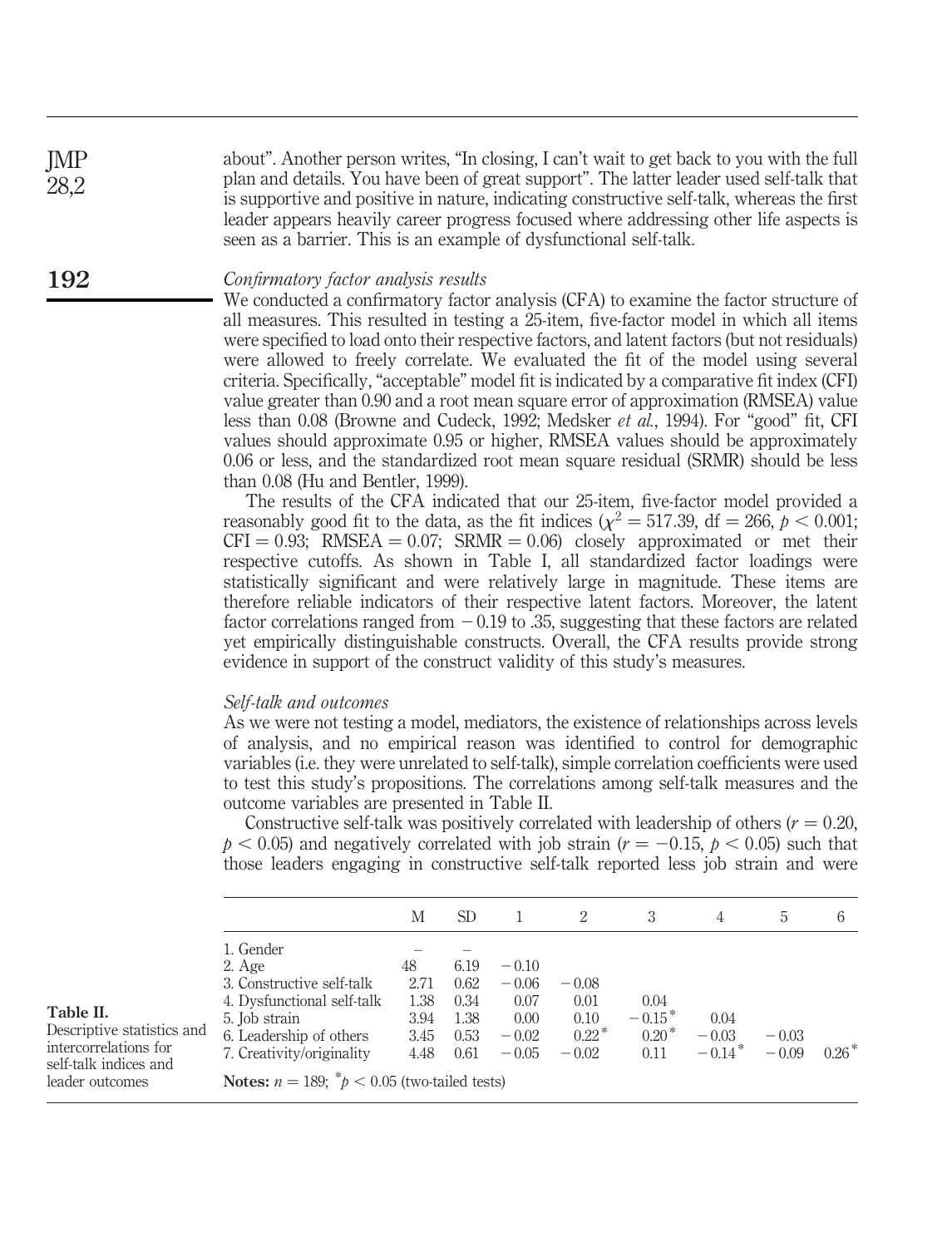evaluated by others as being a more effective leader of others. Constructive self-talk was not correlated with creativity/originality. Despite its very low scores and variability, dysfunctional self-talk was negatively correlated with creativity/originality  $(r = -0.14, p < 0.05)$  such that those leaders reporting higher-levels of dysfunctional self-talk were also evaluated by others as being less creative/original. Dysfunctional self-talk was unrelated to job strain or leadership of others. No curvilinear relationships were found in any of the above analyses.

#### **Discussion**

In this study, we explored the nature of leader self-talk and whether it relates to his or her effectiveness as a leader as well as to the strain he or she experiences on the job. With regard to the former, considerable variability in constructive self-talk was found among participants. Although, on average, this leader sample was quite constructive in their self-talk, differences among leaders in the supportiveness, insightfulness and overall motivational quality of their self-talk were readily exemplified. This was not the case for dysfunctional self-talk, though some limited variability still existed.

With regard to work-related outcomes, what a leader says to him/herself does indeed seem relevant. Constructive self-talk was associated with an increased ability to lead others and less job strain. This is consistent with self-leadership theorists who emphasize that constructive self-talk reduces leaders' stress at work (Lovelace *et al.*, 2007), and enhances their ability to lead followers (Lovelace et al., 2007; Neck and Houghton, 2006) as it allows them to manage and construct a productive environment more effectively. Dysfunctional self-talk was related to decreased leader creativity. Perhaps this exists because dysfunctional thinking can undermine a person's self-efficacy and lead a person to fixate on only one aspect of the environment, stifling his or her ability to think more broadly (Beck, 1963). Furthermore, seeing problems as obstacles, rather than opportunities, decreases a person's willingness to persist, which is often necessary for developing and implementing creative ideas (Neck and Manz, 2010). Surprisingly, dysfunctional self-talk was only related to one outcome. This could be due to a restriction in range in our sample. The variance was rather low and positively skewed, meaning that our leaders did not display dysfunctional self-talk as often as constructive self-talk through their letters, likely due to the fact that these are highly successful individuals. This is further discussed in the Limitations section.

Although the correlations observed were small for the quantitative portion of the study, but not at all atypical when studying senior leaders (Peterson *et al.*, 2012), we believe they are conservative low-end estimates of larger effects for a few reasons. First, we assessed self-talk at only one point in time. Second, six weeks of time separated the performance indicators (assessed quantitatively from different sources) from the assessment of self-talk (assessed qualitatively), which also mitigated against common method bias inflation (Conway and Lance, 2010). Third, our sample was composed of mostly senior leaders – highly successful individuals. These participants generally "live" in the right tail of the distribution. Overall, given all the factors that can impact senior leader performance and well-being, the fact that a single qualitative indicator of self-talk correlated with senior leaders' performance appears particularly noteworthy.

Regardless of the above caveats, even small correlations can have practical importance in real-life settings. For example, leadership researchers Eagly and Carli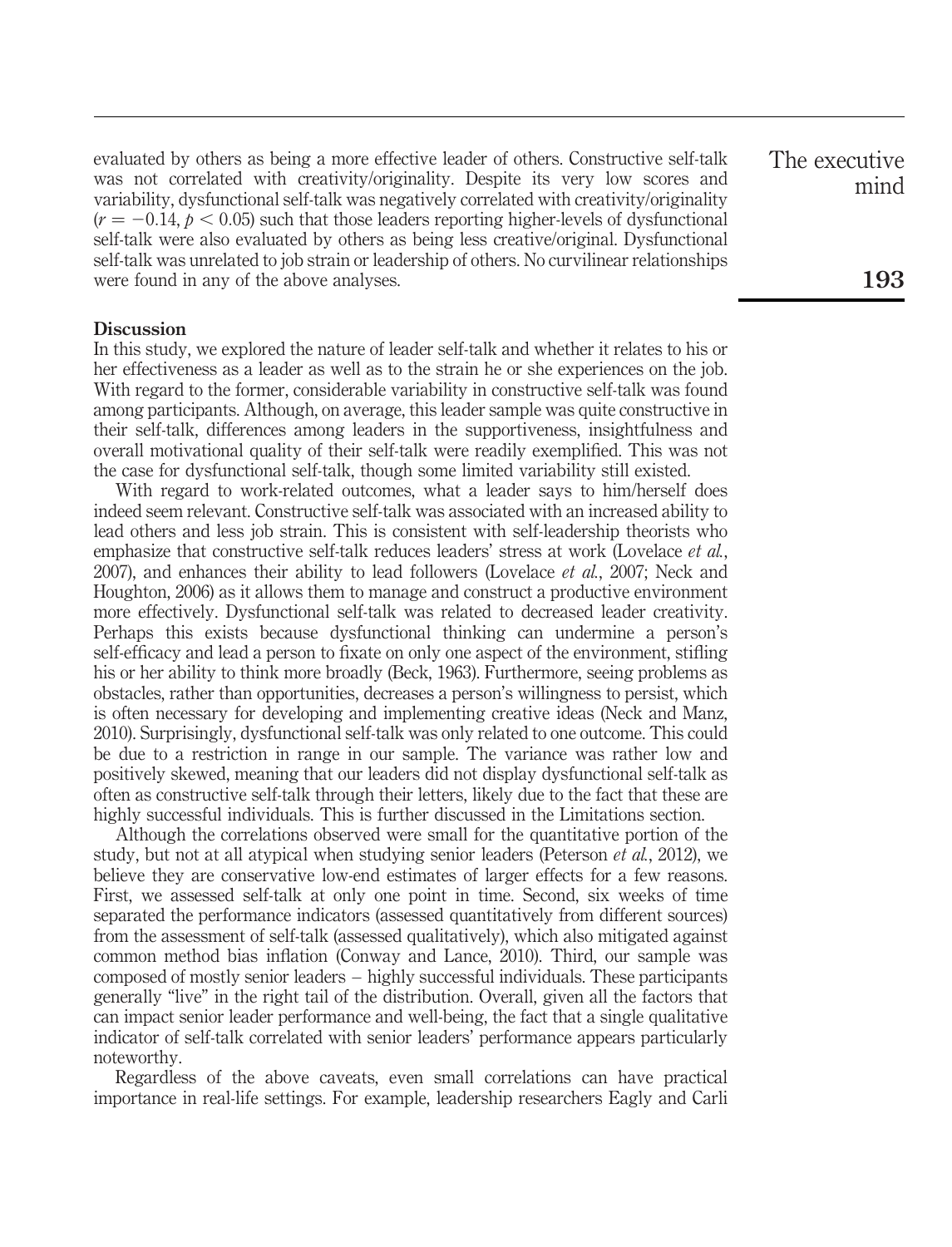(2003, p. 825) explain that small observed correlations provide an important example regarding a study examining the effects of aspirin: "the relation between taking aspirin and the prevention of heart attacks in a randomized double-blind experiment was only  $r = .034$ , yet this effect corresponded to 3.4 percent fewer people experiencing heart attacks, a drop meaningful enough to induce researchers to end the experiment prematurely because it was deemed unethical to deny the benefits of the treatment to the individuals in the control group" (Rosnow and Rosenthal, 1989). Rose (1992, p. 24) wrote about a fundamental finding in prevention science: "a large number of people exposed to a small risk may generate many more cases than a small number exposed to a high risk", Extending these findings to the current study, even if constructive self-talk by executives has small relations with job strain and leadership of others, since the participants in this study were the senior most leaders of large organizations, their behaviors, when repeated over individuals and occasions, can produce practically important benefits in terms of leaders' well-being and effectivenessm which in turn could well affect those with whom the leader works and influences. We should also note that this was a similar conclusion drawn from the sports psychology literature regarding self-talk. While meta-analyses involving athlete self-talk and athletic performance yield small correlations nearly identical to what was found here (Hatzigeorgiadis *et al.*, 2011), the practical value of self-talk is highly emphasized as a differentiator between very good and great athletic performance (Gee, 2010).

#### Practical and societal implications

The practical implications of this study are robust. Most notable is the opportunity for developing interventions to promote constructive self-talk. Sports psychologists and clinical psychologists have long used self-talk training interventions for enhancing sports success and personal well-being. Our results support the need for similar constructive self-talk training interventions in organizations. Self-leadership scholars have begun to address this need. For instance, a few scholars have highlighted how self-talk or verbal self-guidance training can increase an individual's likelihood of being hired (e.g. Latham and Budworth, 2006; Yanar et al., 2009). See Appendix A for a proposed training program. Given the cognitive nature of the training, influencing learning states pre-training might be particularly important to pay attention to as well (e.g. Weissbein  $et$  al., 2011).

Leaders can create situations conducive to more effective self-talk in themselves and in others. For instance, Oliver *et al.* (2008) found that individuals in more autonomous and supportive environments used more positive emotional and informational self-talk and less controlling or negative self-talk than participants in the control condition. Importantly, Yun et al. (2006) found that leaders who had good self-leadership skills tended to create more empowering versus directive work environments, which led in turn to greater self-leadership behaviors in followers. Members of an organization take cues and derive meaning from others to interpret their environment (Bandura, 2001), especially from their leader. Therefore, leaders who encourage self-leadership behaviors such as allowing participation in decision-making or allowing subordinates to control aspects of their work-role are likely to have followers who feel positive and empowered towards their jobs which can result in better self-talk.

From a societal perspective, our results speak to a pathway to success and well-being that is, in part, self-determined. Namely, constructive self-talk appears to be

28,2

194

JMP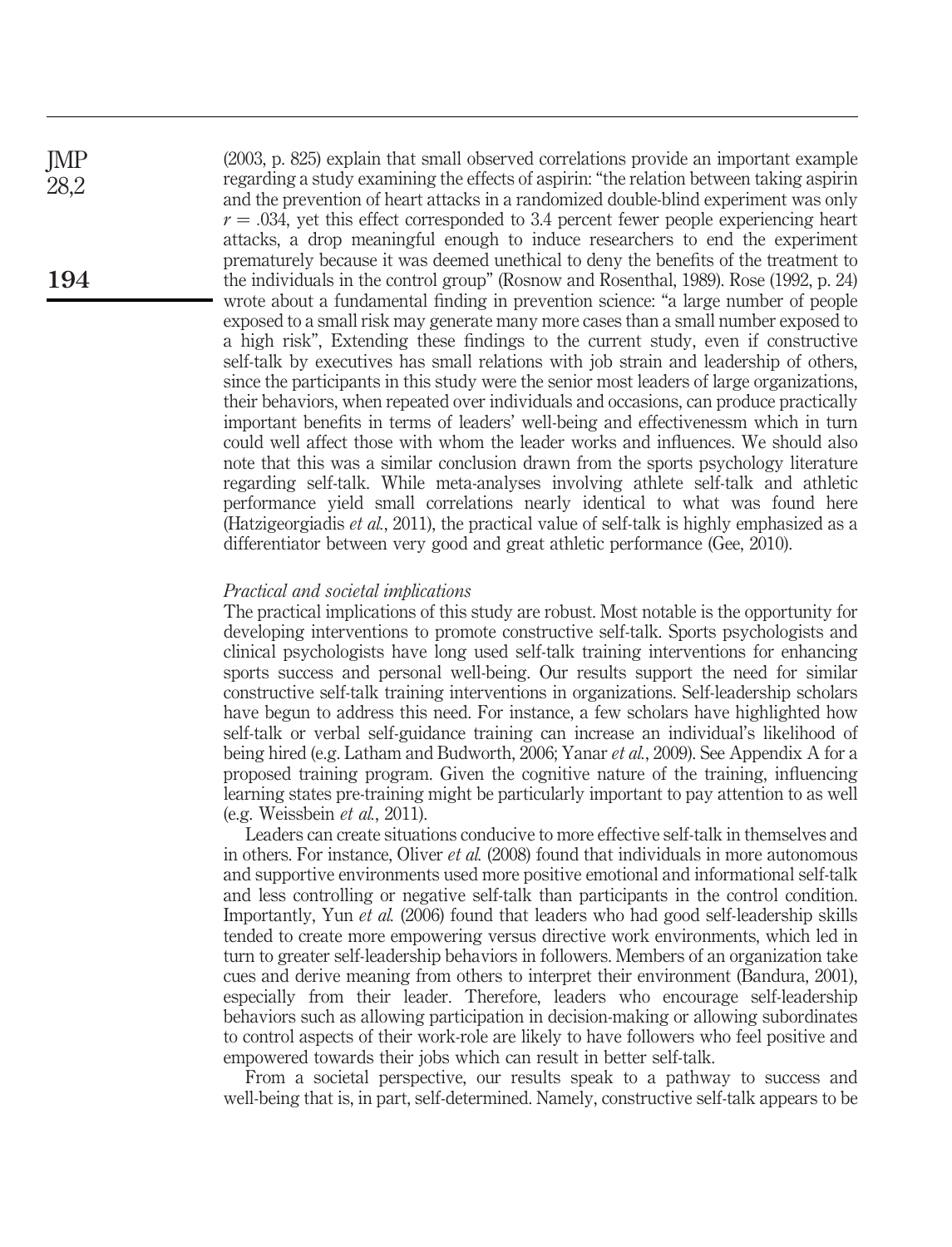a mechanism for navigating the challenges of life that when compounded across people and time, can propel organizations, communities, and society forward. Obviously, constructive self-talk alone is not the answer to all problems. However, through constructive self-talk, humans would appear better able to seek solutions, synergies, and answers in a psychologically healthy manner. Imparting the value of, and tools necessary to promote, constructive self-talk in society's youth and adults would appear to be of great value to our individual and collective success and well-being.

#### Limitations and future research

Despite extensive theoretical work that postulates that self-talk begets the outcomes studied here (e.g. DiLiello and Houghton, 2006) plus the experimental work on self-talk training interventions that led to changes in behaviors/attitudes (e.g. Neck and Manz, 1996), the nature of our design does not permit the identification of cause and effect. Furthermore, because self-talk is measured after leaders had completed a cognitively intense leadership development program, the type of self-talk shown through the letters may not be the same as an individual would use on a "typical" day. This may be one of the reasons for the low prevalence of dysfunctional self-talk we found. Future research would benefit from having multiple indicators of self-talk that are measured over time. This would also allow researchers to study self-talk across time, which is needed given that there may be considerable within-person variance in self-talk, which also allows for more causal analyses of the effects of self-talk on outcomes.

Furthermore, given that this was a naturally occurring field study as part of an actual leadership development program, we were limited in the range of theoretically meaningful variables to include in our models. Most notably, future research should include process variables necessary to explain why self-talk impacts outcomes. Self-efficacy is a prime candidate for inclusion. Much of Bandura's (1991, 2001) work focuses on how constructive thoughts can enhance one's self-efficacy.

We also recognize that future research will benefit from the study of self-talk antecedents, covariates and outcomes. The relationship of self-talk to personality stands out most in this regard. While some argue that self-leadership is a "repackaging" of personality (e.g. Markham and Markham, 1998), scholars have recently demonstrated self-leadership skill's distinction from personality (Furtner and Rauthmann, 2010). This work, however, has not looked at self-talk and thus is an area ripe for future research. In the same vein, examining self-talk in relation to other cognitive constructs such as rumination and self-leadership skills will further serve to establish the construct validity of self-talk. Additional outcomes of theoretical/conceptual interest could include work/family balance and time investment (Odle-Dusseau et al., 2012) as well as leader turnover/derailment (Carson et al., 2012).

Overall, self-leadership continues to show great promise for the organizational sciences with self-talk in particular being a wide-open area of inquiry. Practical implications abound given Seligman's (1991) optimistic assessment of humans: "one of the most significant findings in psychology in the last 20 years is that individuals can choose the way they think (p. 8)".

#### Acknowledgements

The first two authors, Steven G. Rogelberg and Logan Justice, are co-first authors and contributed equally to the manuscript.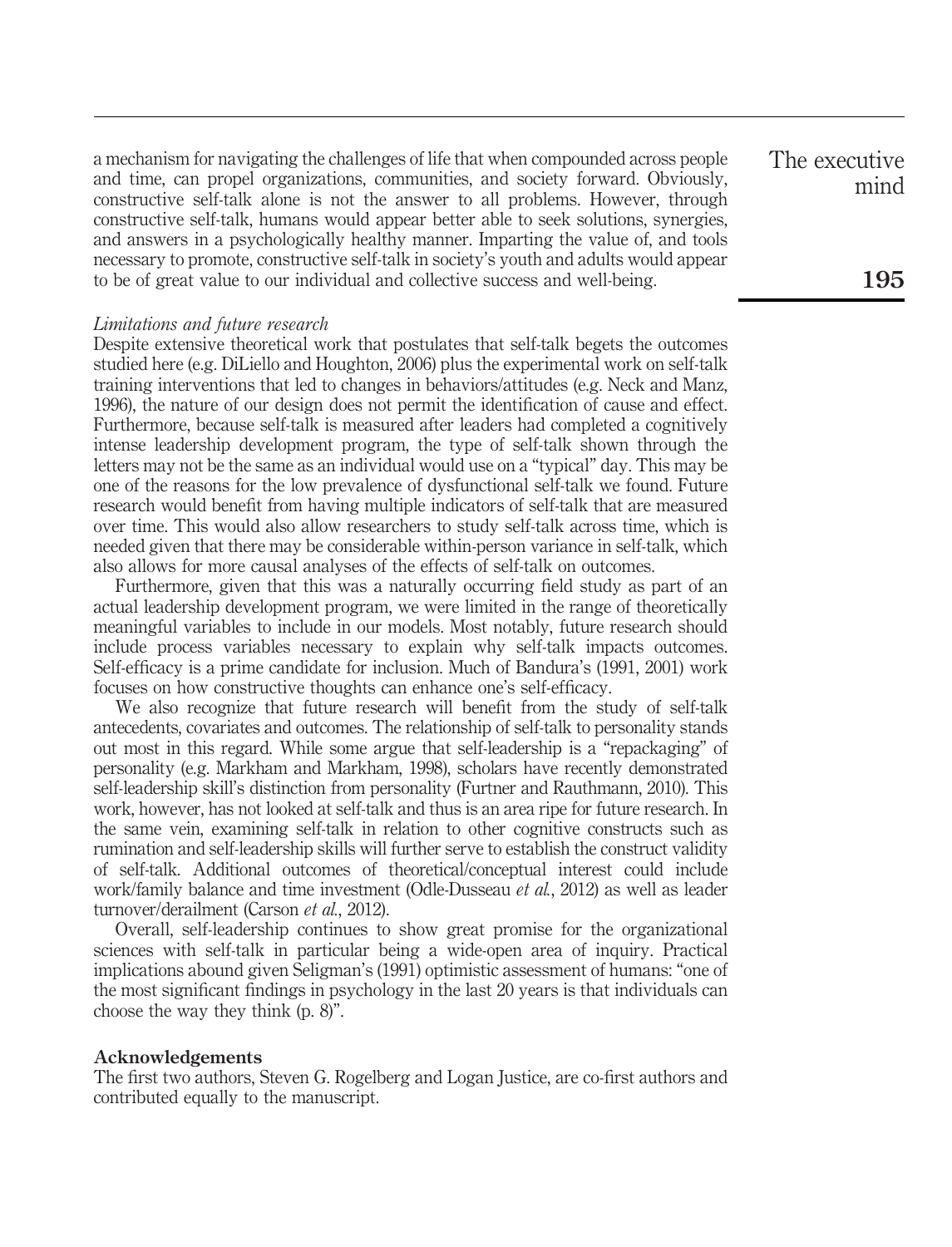| JMP | References |
|-----|------------|
|     |            |

- Bandura, A. (1977), "Self-efficacy: toward a unifying theory of behavioral change", Psychological Review, Vol. 84 No. 2, pp. 191-215.
- Bandura, A. (1991), "Social cognitive theory of self-regulation", *Organizational Behavior and* Human Decision Processes, Vol. 50 No. 2, pp. 248-87.
- Bandura, A. (2001), "Social cognitive theory: an agentic perspective", Annual Review of Psychology, Vol. 52 No. 1, pp. 1-26.
- Baran, B., Shanock, L. and Miller, L. (2012), "Advancing organizational support theory into the twenty-first century world of work", Journal of Business and Psychology, Vol. 27 No. 2, pp. 123-47.
- Beck, A.T. (1963), "Thinking and depression: I. Idiosyncratic content and cognitive distortions", Archives of General Psychiatry, Vol. 9 No. 4, pp. 324-33.
- Beck, A.T. (1987), "Cognitive models of depression", *Journal of Cognitive Psychotherapy*, An International Quarterly, Vol. 1, pp. 5-37.
- Beck, T.E., Baker, L., Baran, B.E. and Adelman, M. (2010), "The relationship between transcendent leadership and performance in uncertain organizational environments", paper presented at the meeting of the Academy of Management, Montreal, August.
- Browne, M.W. and Cudeck, R. (1992), "Alternative ways of assessing model fit", Sociological Methods & Research, Vol. 21, pp. 230-58.
- Burnett, P.C. (1994), "Self-talk in upper elementary school children: its relationship with irrational beliefs, self-esteem, and depression", Journal of Rational-Emotive & Cognitive-Behavior Therapy, Vol. 12 No. 3, pp. 181-8.
- Burns, D.D. (1980), Feeling Good: The New Mood Therapy, William Morrow, New York, NY.
- Butler, P.E. (1981), Talking to Yourself: Learning the Language of Self-support, Harper and Row, San Francisco, CA.
- Campbell, D. (1991), Manual for the Campbell Leadership Index (CLI), National Computer Systems, Minneapolis, MN.
- Campbell, D. and Hyne, S. (1995), The Campbell Organizational Survey, 2nd ed., National Computer Systems, Minneapolis, MN.
- Carmeli, A., Meitar, R. and Weisberg, J. (2006), "Self-leadership skills and innovative behavior at work", International Journal of Manpower, Vol. 27 No. 1, pp. 75-90.
- Carson, M., Shanock, L., Heggestad, E., Andrew, A., Pugh, S. and Walter, M. (2012), "The relationship between dysfunctional interpersonal tendencies, derailment potential behavior, and turnover", *Journal of Business and Psychology*, Vol. 27 No. 3, pp. 291-304.
- Conway, J.M. and Lance, C.E. (2010), "What reviewers should expect from authors regarding common method bias in organizational research", Journal of Business and Psychology, Vol. 25 No. 3, pp. 325-34.
- Côté, S., Miners, C. and Moon, S. (2006), "Emotional intelligence and wise emotion regulation in the workplace", Research on Emotions in Organizations, Vol. 2, pp. 1-24.
- de Vries, R., Bakker-Pieper, A. and Oostenveld, W.  $(2010)$ , "Leadership=communication? The relations of leaders' communication styles with leadership styles, knowledge sharing and leadership outcomes", Journal of Business and Psychology, Vol. 25 No. 3, pp. 367-80.
- Depape, A.-M.R., Hakim-Larson, J., Voelker, S., Page, S. and Jackson, D.L. (2006), "Self-talk and emotional intelligence in university students", Canadian Journal of Behavioural Science, Vol. 38 No. 3, pp. 250-60.

28,2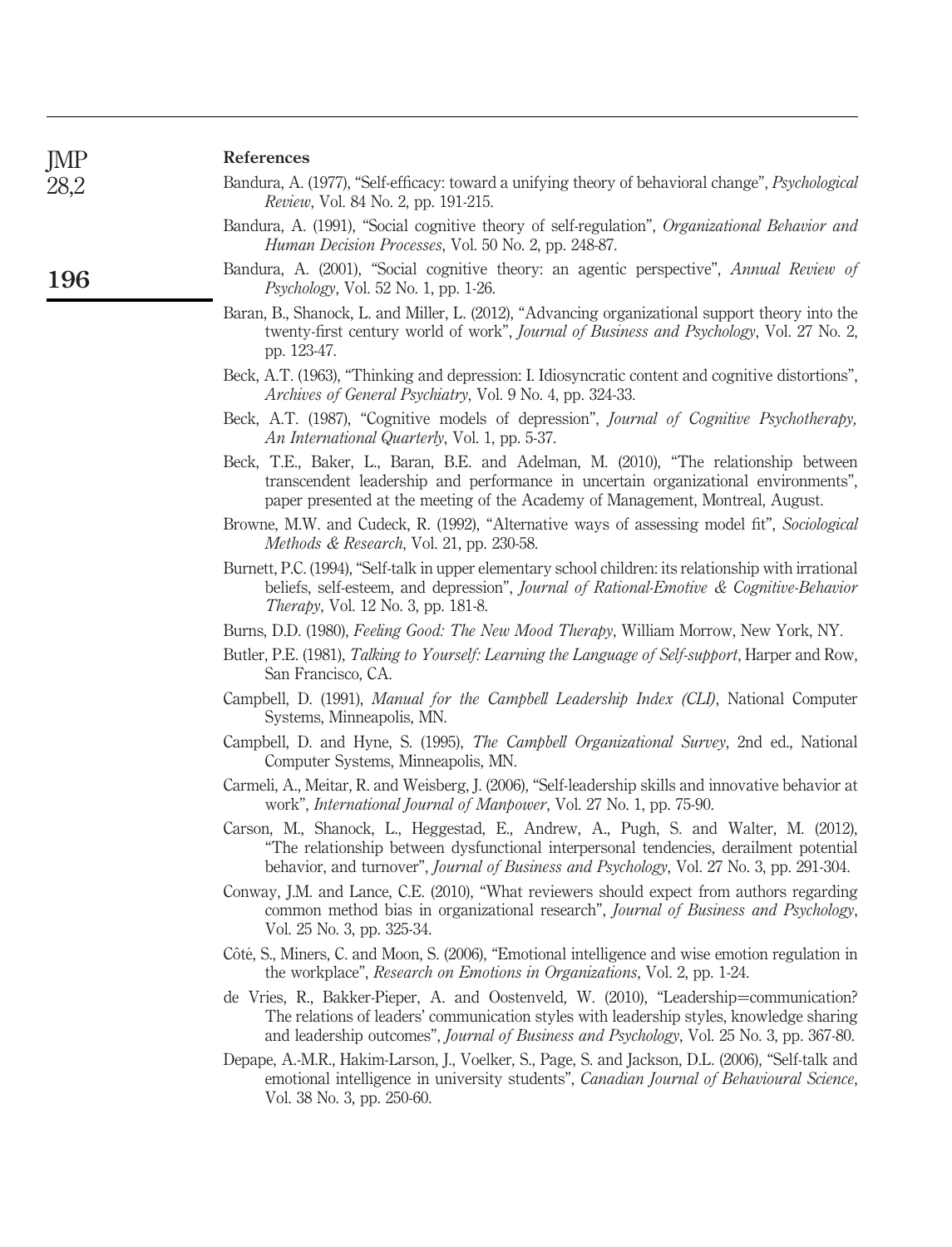- DiLiello, T.C. and Houghton, J.D. (2006), "Maximizing organizational leadership capacity for the future: toward a model of self-leadership, innovation and creativity", *Journal of* Managerial Psychology, Vol. 21 No. 4, pp. 319-37.
- Dolbier, C., Soderstrom, M. and Steinhardt, M. (2001), "The relationships between self-leadership and enhanced psychological, health, and work outcomes", The Journal of Psychology, Vol. 135 No. 5, pp. 469-85.
- Eagly, A.H. and Carli, L.L. (2003), "The female leadership advantage: an evaluation of the evidence", *The Leadership Quarterly*, Vol. 14 No. 6, pp. 807-34.
- Ellis, A. (1962), Reason and Emotion in Psychotherapy, Lyle Stuart, New York, NY.
- Ellis, A. (1975), A New Guide to Rational Living, Prentice Hall, Englewood Cliffs, NJ.
- Ellis, A. (1977), The Basic Clinical Theory of Rational-Emotive Therapy, Springer, New York, NY.
- Englert, C.S., Raphael, T.E., Anderson, H.M., Anthony, L.M. and Stevens, D.D. (1991), "Making strategies and self-talk visible: writing instruction in regular and special education classrooms", American Educational Research Journal, Vol. 28 No. 2, pp. 337-72.
- Epstein, S. and Meier, P. (1989), "Constructive thinking: a broad coping variable with specific components", Journal of Personality and Social Psychology, Vol. 57 No. 2, pp. 332-50.
- Ericsson, K. and Simon, H. (1993), Protocol Analysis, MIT Press, Cambridge, MA.
- Frayne, C.A. and Latham, G.P. (1987), "Application of social learning theory to employee self-management of attendance", Journal of Applied Psychology, Vol. 72 No. 3, pp. 387-92.
- Fredrickson, B.L. (1998), "What good are positive emotions?", Review of General Psychology, Vol. 2 No. 3, pp. 300-19.
- Fredrickson, B. (2001), "The role of positive emotions in positive psychology: the broaden-and-build theory of positive emotions", American Psychologist, Vol. 56 No. 3, pp. 218-26.
- Fredrickson, B., Tugade, M., Waugh, C. and Larkin, G. (2003), "What good are positive emotions in crises? A prospective study of resilience and emotions following the terrorist attacks on the United States on September 11th, 2001", Journal of Personality and Social Psychology, Vol. 84 No. 2, pp. 365-76.
- Furtner, M. and Rauthmann, J. (2010), "Relations between self-leadership and scores on the Big Five", Psychological Reports, Vol. 107 No. 2, pp. 339-53.
- Gee, C.J. (2010), "How does sport psychology actually improve athletic performance? A framework to facilitate athletes' and coaches' understanding", Behavior Modification, Vol. 34 No. 5, pp. 386-402.
- Glass, C.R. and Arnkoff, D.B. (1997), "Questionnaire methods of cognitive self-statement assessment", Journal of Consulting and Clinical Psychology, Vol. 65 No. 6, pp. 911-27.
- Hackfort, D. and Schwenkmezger, P. (1993), "Anxiety", in Murphy, M., Singer, R.N. and Tennent, L.K. (Eds), Handbook of Research on Sport Psychology, Macmillan, New York, NY, pp. 328-64.
- Haggard, D. (2012), "Mentoring and psychological contract breach", Journal of Business and Psychology, Vol. 27 No. 2, pp. 161-75.
- Hatzigeorgiadis, A., Theodorakis, Y. and Zourbanos, N. (2004), "Self-talk in the swimming pool: the effects of self-talk on thought content and performance on water-polo tasks", Journal of Applied Sport Psychology, Vol. 16 No. 2, pp. 138-50.
- Hatzigeorgiadis, A., Zourbanos, N., Galanis, E. and Theodorakis, Y. (2011), "Self-talk and sports performance", Perspectives on Psychological Science, Vol. 6 No. 4, pp. 348-56.

The executive mind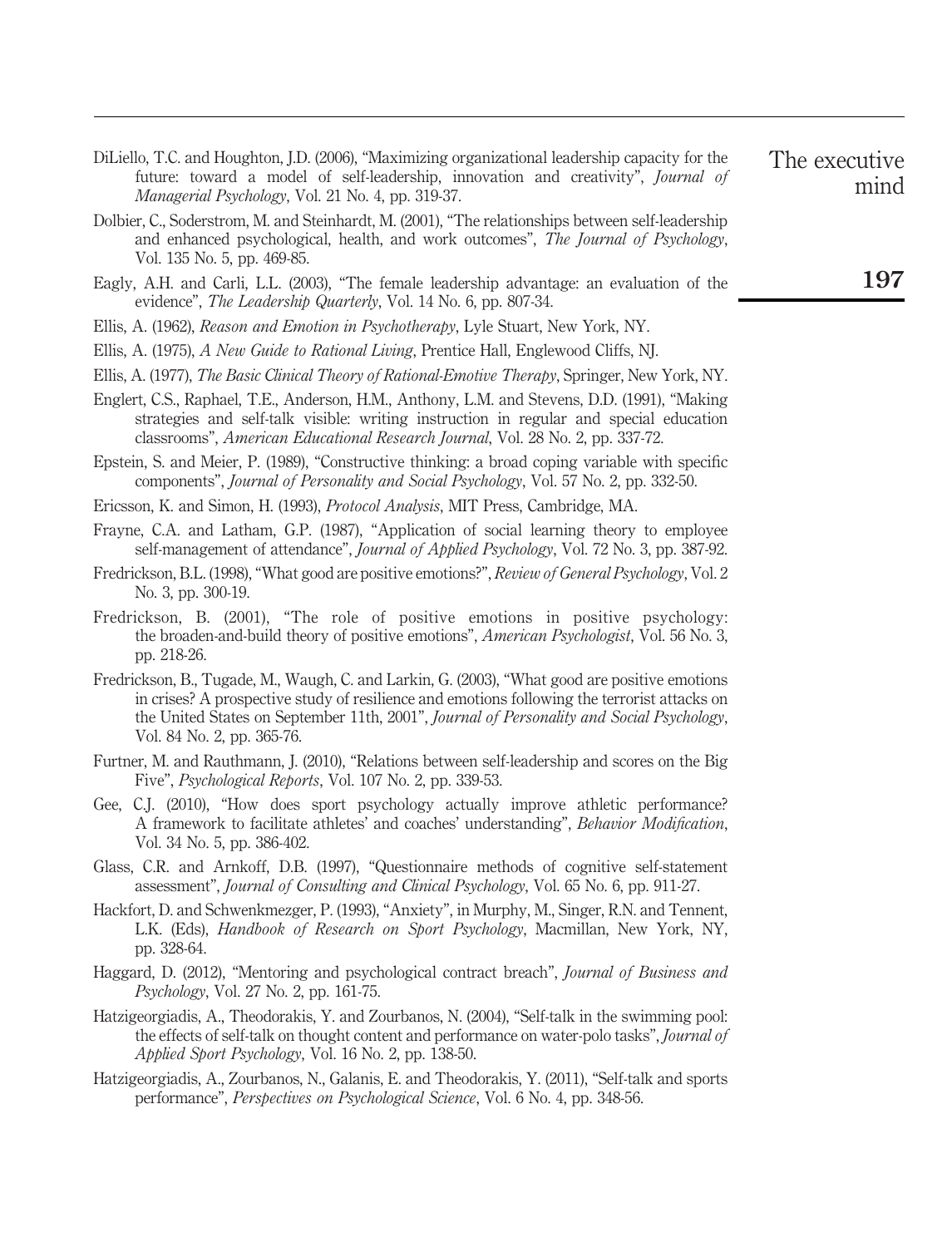| JMP<br>28,2 | Houghton, J.D. and Jinkerson, D.L. (2007), "Constructive thought strategies and job satisfaction:<br>a preliminary examination", Journal of Business and Psychology, Vol. 22 No. 1, pp. 45-53.                                                                                               |
|-------------|----------------------------------------------------------------------------------------------------------------------------------------------------------------------------------------------------------------------------------------------------------------------------------------------|
|             | Houghton, J.D. and Neck, C.P. (2002), "The revised self-leadership questionnaire: testing a<br>hierarchical factor structure for self-leadership", Journal of Managerial Psychology, Vol. 17<br>No. 8, pp. 672-91.                                                                           |
| 198         | Houghton, J.D., Neck, C.P. and Manz, C.C. (2003), "Self-leadership and superleadership", Shared<br>Leadership: Reframing the Hows and Whys of Leadership, Sage Publications, Thousand<br>Oaks, CA, pp. 123-40.                                                                               |
|             | Hu, L. and Bentler, P.M. (1999), "Cutoff criteria for fit indices in covariance structure analysis:<br>conventional criteria versus new alternatives", Structural Equation Modeling, Vol. 6,<br>pp. 1-55.                                                                                    |
|             | Isenberg, D.J. (1986), "Thinking and managing: a verbal protocol analysis of managerial problem<br>solving", <i>The Academy of Management Journal</i> , Vol. 29 No. 4, pp. 775-88.                                                                                                           |
|             | Judge, T.A. and Locke, E.A. (1993), "Effect of dysfunctional thought processes on subjective<br>well-being and job satisfaction", Journal of Applied Psychology, Vol. 78 No. 3, pp. 475-90.                                                                                                  |
|             | Latham, G.P. and Budworth, M.H. (2006), "The effect of training in verbal self-guidance on the<br>self-efficacy and performance of Native North Americans in the selection interview",<br>Journal of Vocational Behavior, Vol. 68 No. 3, pp. 516-23.                                         |
|             | Locke, E. and Latham, G. (2004), "What should we do about motivation theory?<br>Six recommendations for the twenty-first century", Academy of Management Review,<br>Vol. 29 No. 3, pp. 388-403.                                                                                              |
|             | Lovelace, K.J., Manz, C.C. and Alves, J.C. (2007), "Work stress and leadership development:<br>the role of self-leadership, shared leadership, physical fitness and flow in managing<br>demands and increasing job control", Human Resource Management Review, Vol. 17 No. 4,<br>pp. 374-87. |
|             | Manz, C. (1986), "Self-leadership: toward an expanded theory of self-influence processes in<br>organizations", Academy of Management Review, Vol. 11 No. 3, pp. 585-600.                                                                                                                     |
|             | Manz, C.C. (1992), Mastering Self-leadership: Empowering Yourself for Personal Excellence,<br>Prentice Hall, Englewood Cliffs, NJ.                                                                                                                                                           |
|             | Manz, C.C. and Neck, C.P. (1991), "Inner leadership: creating productive thought patterns",<br><i>The Executive, Vol.</i> 5 No. 3, pp. 87-95.                                                                                                                                                |
|             | Manz, C.C., Adsit, D., Campbell, S. and Mathison-Hance, M. (1988), "Managerial thought patterns<br>and performance: a study of perceptual patterns of performance hindrances for higher and<br>lower performing managers", <i>Human Relations</i> , Vol. 41 No. 6, pp. 447-65.               |
|             | Markham, S. and Markham, I. (1998), "Self-management and self-leadership reexamined:<br>a levels-of-analysis perspective", Monographs in Organizational Behavior and Industrial<br>Relations, Vol. 24, pp. 193-210.                                                                          |
|             | Marx, R.D. (1982), "Relapse prevention for managerial training: a model for maintenance of<br>behavior change", Academy of Management Review, Vol. 7 No. 3, pp. 433-41.                                                                                                                      |
|             | Medsker, G.J., Williams, L.J. and Holahan, P.J. (1994), "A review of current practices for<br>evaluating causal models in organizational behavior and human resources management<br>research", <i>Journal of Management</i> , Vol. 20, pp. 439-64.                                           |
|             | Morin, A. (2005), "Possible links between self-awareness and inner speech theoretical<br>background, underlying mechanisms, and empirical evidence", Journal of Consciousness<br>Studies, Vol. 12 Nos 4/5, pp. 115-34.                                                                       |
|             |                                                                                                                                                                                                                                                                                              |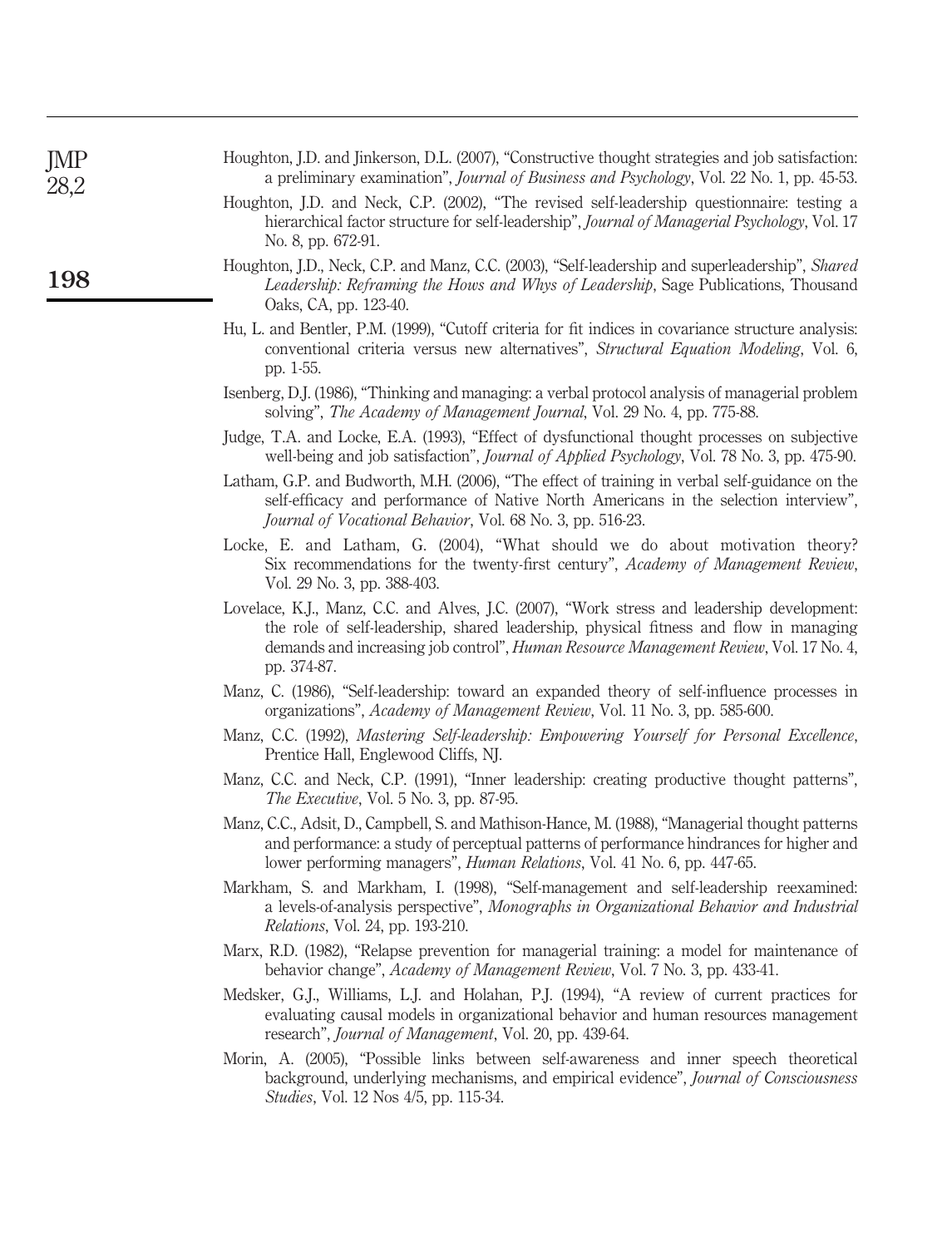- Naidoo, L., Scherbaum, C., Goldstein, H. and Graen, G. (2011), "A longitudinal examination of the effects of LMX, ability, and differentiation on team performance", Journal of Business and Psychology, Vol. 26 No. 3, pp. 347-57.
- Neck, C. and Houghton, J. (2006), "Two decades of self-leadership theory and research", Journal of Managerial Psychology, Vol. 21 No. 4, pp. 270-95.
- Neck, C. and Manz, C. (1992), "Thought self-leadership: the influence of self-talk and mental imagery on performance", Journal of Organizational Behavior, Vol. 13 No. 7, pp. 681-99.
- Neck, C. and Manz, C. (1996), "Thought self-leadership: the impact of mental strategies training on employee cognition, behavior, and affect", Journal of Organizational Behavior, Vol. 1 No. 5, pp. 445-67.
- Neck, C.P. and Manz, C.C. (2010), Mastering Self-leadership: Empowering Yourself for Personal Excellence, 5th ed., Prentice Hall, Upper Saddle River, NJ.
- Neck, C.P. and Milliman, J.F. (1994), "Thought self-leadership: finding spiritual fulfillment in organizational life", Journal of Managerial Psychology, Vol. 9 No. 6, pp. 9-16.
- Neck, C., Neck, H., Manz, C. and Godwin, J. (1999), "I think I can; I think I can", *Journal of* Managerial Psychology, Vol. 14 No. 6, pp. 477-501.
- Odle-Dusseau, H.N., Britt, T.W. and Bobko, P. (2012), "Work-family balance, well-being, and organizational outcomes: investigating actual versus desired work/family time discrepancies", Journal of Business and Psychology, Vol. 27 No. 3, pp. 331-43.
- Oliver, E., Markland, D., Hardy, J. and Petherick, C. (2008), "The effects of autonomy-supportive versus controlling environments on self-talk", Motivation and Emotion, Vol. 32 No. 3, pp. 200-12.
- Peterson, S.J., Galvin, B.M. and Lange, D. (2012), "CEO servant leadership: exploring executive characteristics and firm performance", Personnel Psychology, Vol. 65 No. 3, pp. 565-96.
- Prussia, G., Anderson, J. and Manz, C. (1998), "Self-leadership and performance outcomes: the mediating influence of self-efficacy", Journal of Organizational Behavior, Vol. 19 No. 5, pp. 523-38.
- Rose, G. (1992), The Strategy of Preventive Medicine, Oxford University Press, New York, NY.
- Rosnow, R.L. and Rosenthal, R. (1989), "Statistical procedures and the justification of knowledge in psychological science", American Psychologist, Vol. 44 No. 10, pp. 1276-84.
- Seligman, M. (1991), Learned Optimism, Alfred Knopf, New York, NY.
- Swanson, H.L. and Kozleski, E.B. (1985), "Self-talk and handicapped children's academic needs: applications of cognitive behavior modification", Techniques, Vol. 1 No. 5, pp. 367-79.
- Treadwell, K. and Kendall, P. (1996), "Self-talk in youth with anxiety disorders: states of mind, content specificity, and treatment outcome", Journal of Consulting and Clinical Psychology, Vol. 64 No. 5, pp. 941-50.
- van Dierendonck, D. and Nuijten, I. (2011), "The servant leadership survey: development and validation of a multidimensional measure", Journal of Business and Psychology, Vol. 26 No. 3, pp. 249-67.
- Voight, M. (2009), "Sources of stress and coping strategies of US soccer officials", Stress and Health: Journal of the International Society for the Investigation of Stress, Vol. 25 No. 1, pp. 91-101.
- Wanberg, C.R., Zhu, J., Kanfer, R. and Zhang, Z. (2012), "After the pink slip: applying dynamic motivation frameworks to the job search experience", Academy of Management Journal, Vol. 55, pp. 261-84.

The executive mind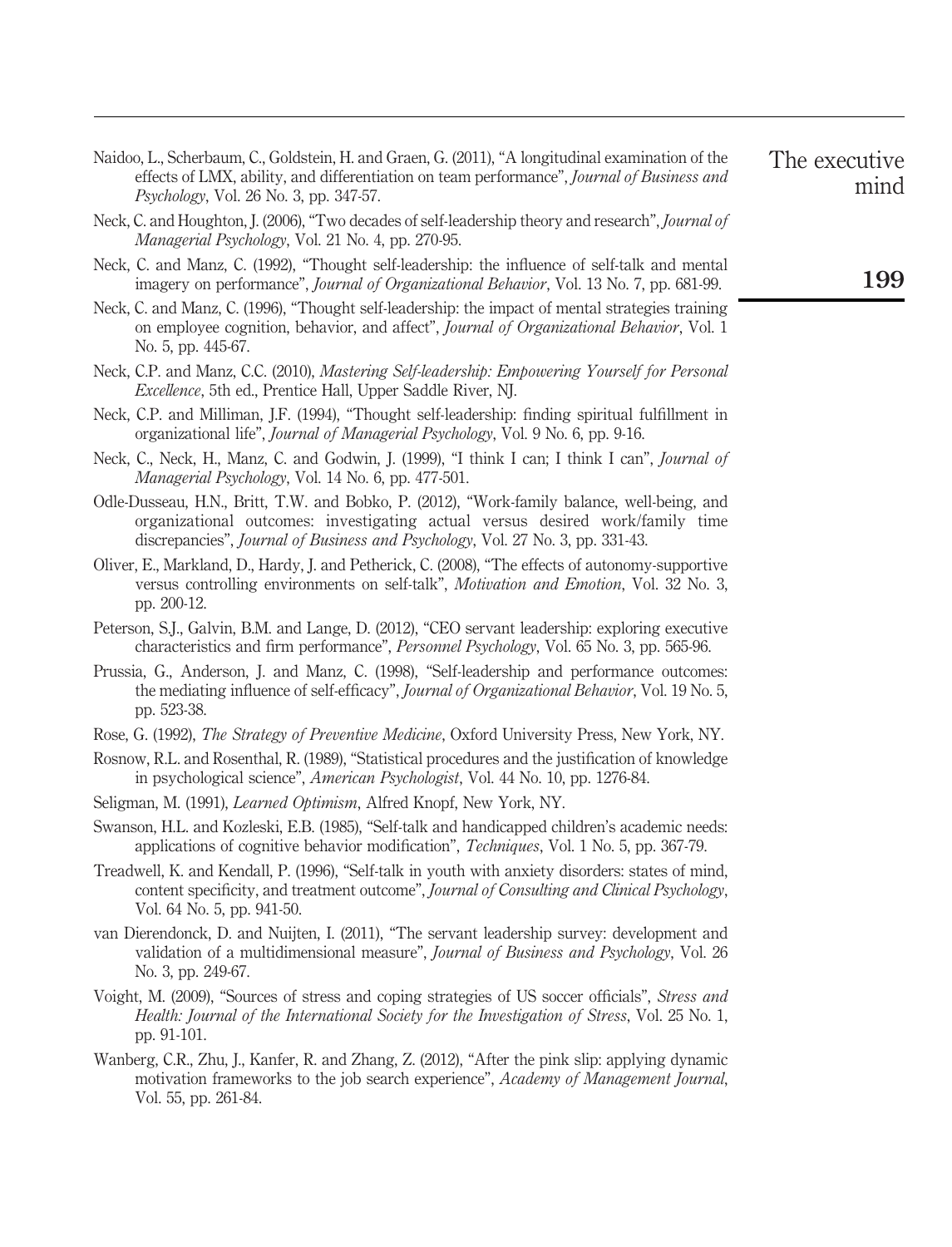| <b>IMP</b><br>28,2 | Weissbein, D., Huang, J., Ford, J. and Schmidt, A. (2011), "Influencing learning states to enhance<br>trainee motivation and improve training transfer", Journal of Business and Psychology,<br>Vol. 26 No. 4, pp. 423-35.                                    |
|--------------------|---------------------------------------------------------------------------------------------------------------------------------------------------------------------------------------------------------------------------------------------------------------|
|                    | Yanar, B., Budworth, M.-H. and Latham, G.P. (2009), "The effect of verbal self-guidance training<br>for overcoming employment barriers: a study of Turkish women", <i>Applied Psychology</i> :<br><i>An International Review, Vol. 58 No. 4, pp. 586-601.</i> |
| <b>200</b>         | Yun, S., Cox, J. and Sims, H. Jr (2006), "The forgotten follower: a contingency model of leadership                                                                                                                                                           |

#### Further reading

D'Intino, R., Goldsby, M., Houghton, J. and Neck, C. (2007), "Self-leadership: a process for entrepreneurial success", *Journal of Leadership & Organizational Studies*, Vol. 13 No. 4, pp. 105-20.

and follower self-leadership", Journal of Managerial Psychology, Vol. 21 No. 4, pp. 374-88.

- Fast, L.A. and Funder, D.C. (2010), "Gender differences in the correlates of self referent word use: authority, entitlement, and depressive symptoms", Journal of Personality, Vol. 78 No. 1, pp. 313-38.
- George, J.M. (1998), "Salesperson mood at work: implications for helping customers", Journal of Personal Selling & Sales Management, Vol. 18, pp. 23-30.
- Kazan, A.L. (1999), "Exploring the concept of self-leadership: factors impacting self-leadership of Ohio Americorp's members", Dissertation Abstracts International, Vol. 60 No. 11, p. 3870.
- Niessen, C., Swarowsky, C. and Leiz, M. (2010), "Age and adaptation to changes in the workplace", Journal of Managerial Psychology, Vol. 25 No. 4, pp. 356-83.
- Stewart, G., Courtright, S. and Manz, C. (2010), "Self-leadership: a multilevel review", Journal of Management, Vol. 37 No. 1, pp. 185-222.
- Tamres, L.K., Janicki, D. and Helgeson, V.S. (2002), "Sex differences in coping behavior: a meta-analytic review and an examination of relative coping", Personality and Social Psychology Review, Vol. 6 No. 1, pp. 2-30.

#### Appendix. Example self-talk training protocol

Note: This example self-talk training protocol was adopted from Neck and Manz (1996) and Neck et al. (1999).

In this training, employees will receive detailed knowledge and instruction regarding ways that they can use cognitive strategies associated with self-talk to enhance their well-being and job performance. This training will focus on the following strategies:

- . understanding the nature of self-talk and evaluating their own self-talk;
- . how to manage and evaluate your beliefs and assumptions;
- . examining and changing your thought patterns; and
- . teaching good self-talk habits and preventing relapse.

Diverse instructional media and resources such as lectures, group work, videos, and online resources will be used to teach and reinforce the self-talk strategies learned in the training. This training is designed in four primary sections, but the training itself can range from four weeks in duration (one week each) to four days' duration (one day each) depending on the extensiveness of the training.

In the first section, a general overview of self-talk and specific instruction to highlight constructive self-talk strategies will be given. Also in this section, employees would be taught